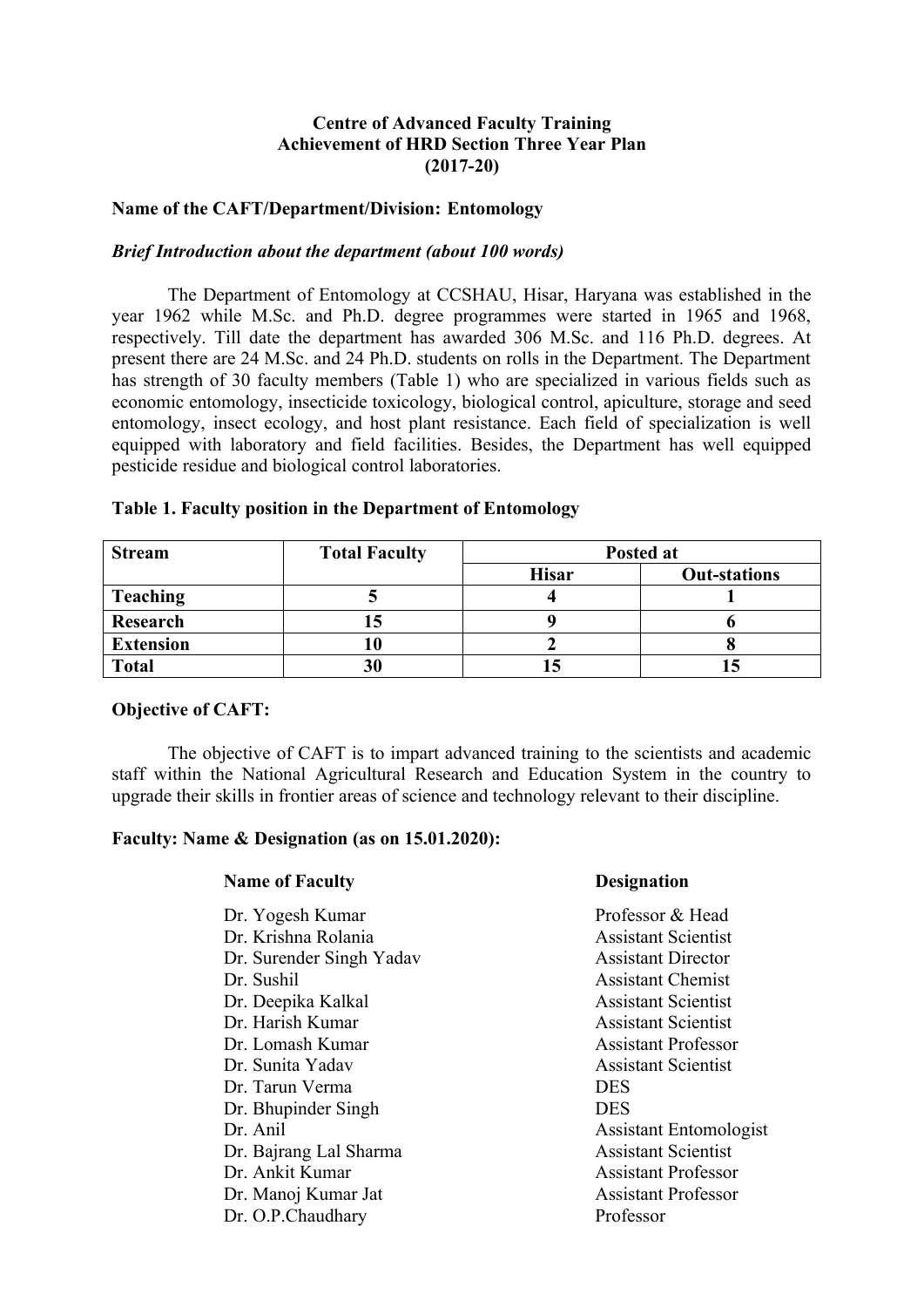| Dr. P. Bhatnagar          | <b>SES</b>                 |
|---------------------------|----------------------------|
| Dr. Jai Lal Yadav         | <b>SES</b>                 |
| Dr. Dilbag Singh Gehlawat | PES*                       |
| Dr. Rajesh Kumar          | <b>Assistant Scientist</b> |
| Dr. Narender Kumar        | <b>DES</b>                 |
| Dr. Satyapal Yadav        | <b>Assistant Scientist</b> |
| Dr. Dilbag Singh Ahlawat  | <b>Assistant Scientist</b> |
| Dr. Balbir Singh          | <b>DES</b>                 |
| Dr. Maha Singh            | <b>Assistant Scientist</b> |
| Dr. Ram Karan             | <b>Assistant Scientist</b> |
| Dr. Dalip Kumar           | <b>Assistant Scientist</b> |
| Dr. Swati Mehra           | <b>Assistant Professor</b> |
| Dr. Meenu                 | <b>DES</b>                 |
| Dr. Chitralekha           | <b>Assistant Scientist</b> |
|                           |                            |

\*PES is equivalent to Professor.

## *Human Resource Development:*

Particulars of Short Courses / Training program for HRD conducted during 2017-20: All the training courses organized were of 21 days duration.

| S.No.                            | <b>Name of the Program</b>     | <b>Period</b> | <b>No. of Participants</b> |                 |              |
|----------------------------------|--------------------------------|---------------|----------------------------|-----------------|--------------|
|                                  |                                |               | Internal                   | <b>External</b> | <b>Total</b> |
|                                  | Innovative Strategies of Plant | $2017 - 18$   | 2                          | 14              | 16           |
|                                  | Protection for Insect-Pests    |               |                            |                 |              |
|                                  | Management in Changing         |               |                            |                 |              |
|                                  | Agricultural Scenario          |               |                            |                 |              |
| $\mathfrak{D}$                   | Recent trends in pests status, | 2018-19       |                            | 16              | 17           |
|                                  | pesticide usage and pest       |               |                            |                 |              |
|                                  | management Strategies in       |               |                            |                 |              |
|                                  | Agriculture"                   |               |                            |                 |              |
| 3                                | Advances<br>Biology,<br>in     | 2019-20       |                            | 24              | 24           |
|                                  | Conservation, Rearing<br>and   |               |                            |                 |              |
|                                  | Management of Apis & non-      |               |                            |                 |              |
|                                  | <i>Apis</i> bees               |               |                            |                 |              |
| Total trainings conducted=<br>34 |                                |               |                            |                 |              |

Total scientific power trained= 598

### **Publications\***

### **Research papers**

|    | 1105061 011 DUD 01 5                                                                   |
|----|----------------------------------------------------------------------------------------|
|    | Sr.No.   Details of Research paper                                                     |
|    |                                                                                        |
|    | Jat, B L; Yadav, S. S. and Lal, R. (2016). Bioassay of new chemistry                   |
|    | insecticides against pod borer, <i>Helicoverpa armigera</i> on chickpea. <i>Indian</i> |
|    | Journal of Plant Protection 44(2): 185-188.                                            |
| 2. | Duhan, A; Sushil, Kaur, P and Punia, S.S. and Singh, S. (2016). Terminal               |
|    | Residues of Imazethapyar in clusterbean grains, straw and soil. Agriculture            |
|    | Research Journal 53(3): 450-453.                                                       |
| 3. | Duhan, A; Sushil, Punia, S.S. and Singh, S. (2016). Determination of harvest           |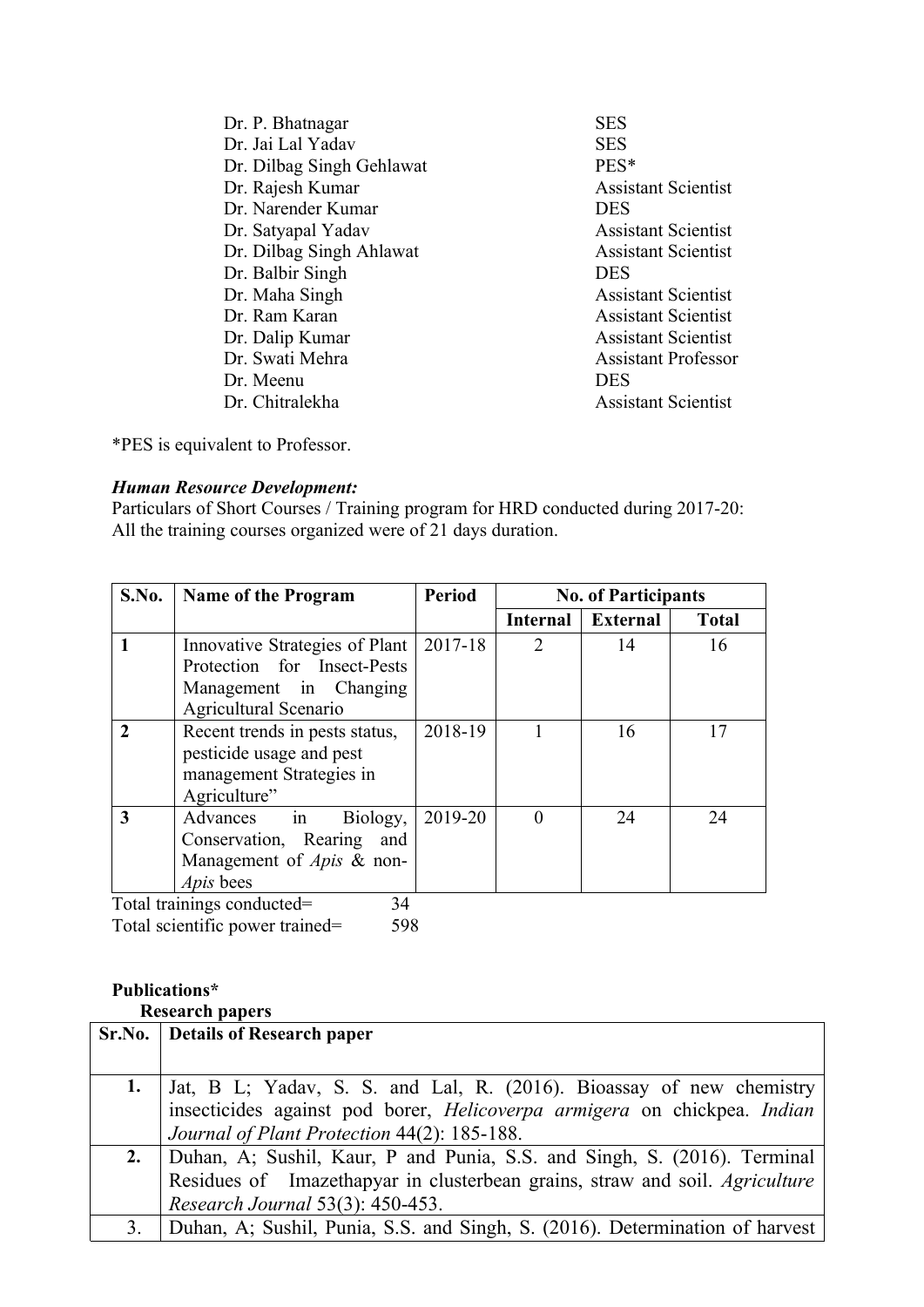|     | time residues of halosulfuron in sugarcane and soil. Agriculture Research<br>Journal 53(2): 280-282.                                              |
|-----|---------------------------------------------------------------------------------------------------------------------------------------------------|
| 4.  | Jakhar, P; Kumar, Y; Ombir and Janu, A. (2016). Diversity, abundance and                                                                          |
|     | pollination efficiency of honey bees on Raphanus sativus L. at Hisar, Haryana                                                                     |
|     | (India). Research in Environment and Life Sciences 9(1):59-62.                                                                                    |
| 5.  | Kamboj, R; Karan, R and Kumar, Y. (2016). Biology of castor hairy caterpillar                                                                     |
|     | (Euproctis lunata Walker) on castor in Haryana conditions. International                                                                          |
|     | Journal of Farm Sciences 6(3):146-154.                                                                                                            |
| 6.  | Kumar A., Ram Lakhi, Yadav S. S. and Kumar S. (2017). Effect of Herbicidal                                                                        |
|     | application on incidence of insect pests and natural enemies. International                                                                       |
|     | Journal of Agriculture Sciences, 9(5): 3755-3758.                                                                                                 |
| 7.  | Kumari, N, Avtar, R, Sushil, Babita and Thakral, N. (2017). Comparative                                                                           |
|     | evaluation of nutritive qualities in seed meal of selected genotypes of Indian                                                                    |
| 8.  | mustard. Research in Environment and Life Sciences 10(4): 390-392.<br>Lalita and Kumar, Y. (2017). Diversity and abundance of insect visitors and |
|     | pollinators on pumpkin, Cucurbita moschata (Duch.ex Lam). Indian Journal of                                                                       |
|     | Ecology, 44: 281-285.                                                                                                                             |
| 9.  | Lalita and Kumar, Y. (2017). Foraging behavior of major insect pollinators on                                                                     |
|     | pumpkin, Cucurbita moschata (Duch.ex Lam). Journal of Applied and Natural                                                                         |
|     | Science, 9 (2): 1208 - 1213.                                                                                                                      |
| 10. | Mandhania, S.; Pundir, S.R.; Sangwan, R.S., Rolania, K., Sangwan O. and                                                                           |
|     | Janu, A. (2016). Allelochemicals studies in cotton genotypes having differential                                                                  |
|     | reaction of Leafhopper (Amrasca devastans). Ecology Enviornment &                                                                                 |
|     | Conservation 22: S195-S198.                                                                                                                       |
| 11. | Devi, M; Duhan, A; Kumari, B. and Yadav, G.S. (2016). Determination of                                                                            |
|     | dimethoate, lambda-cyhalothrin and malathion residues in guava fruits using                                                                       |
|     | GCMS- tandem mass spectrometry. <i>Indian Journal of Horticulture</i> 73(2): 197-                                                                 |
| 12. | 201.<br>Mehra, S. and Rolania, K. (2017). Seasonal abundance of whitefly Bemisia                                                                  |
|     | <i>tabaci</i> (gennadius) on <i>Bt</i> cotton in relation to meteorological parameters under                                                      |
|     | haryana condition. International Journal of Agriculture Sciences 9(5): 3759-                                                                      |
|     | 3762.                                                                                                                                             |
| 13. | Rathee, M. and Ram, P. (2016). Mortality of Aenasius bambawalei Hayat                                                                             |
|     | following cold storage in mummies of <i>Phenacoccus solenopsis</i> Tinsley.                                                                       |
|     | Research in Environment and Life Sciences 9 (10): 1215-1217.                                                                                      |
| 14. | Rathee, M. and Ram, P. (2016). Overwintering of Aenasius arizonensis                                                                              |
|     | (Girault) (= Aenasius bambawalei Hayat) (Hymenoptera: Encyrtidae) under                                                                           |
|     | screen house/semi-natural conditions. Journal of Biological Control 30(1): 5-                                                                     |
|     | 10.                                                                                                                                               |
| 15. | Rolani, K; Poonia, H. and Bhargava, M. C. (2016). Efficacy of some plant                                                                          |
|     | powders against Lasioderma serricorne Fab. in fennel. Indian Journal of<br><i>Ecology</i> 43 (2): 455-458.                                        |
| 16. | Singh, Y; Singh, B; Singh S.P; Yadav, S.S. And Devi, S. (2016). Efficacy                                                                          |
|     | biology of castor semilooper (Achaea janata L.) Infesting castor crop.                                                                            |
|     | International Journal of Agriculture Sciences 8(51), 2332-2334.                                                                                   |
| 17. | Saini, T.C; Jaglan, M.S; Yadav, S. S. and Garg, R. (2016). Biology of citrus                                                                      |
|     |                                                                                                                                                   |
|     | whitefly, Dialeurodes citri (Ashmead) on Citrus reticulate (Mandarin) var.                                                                        |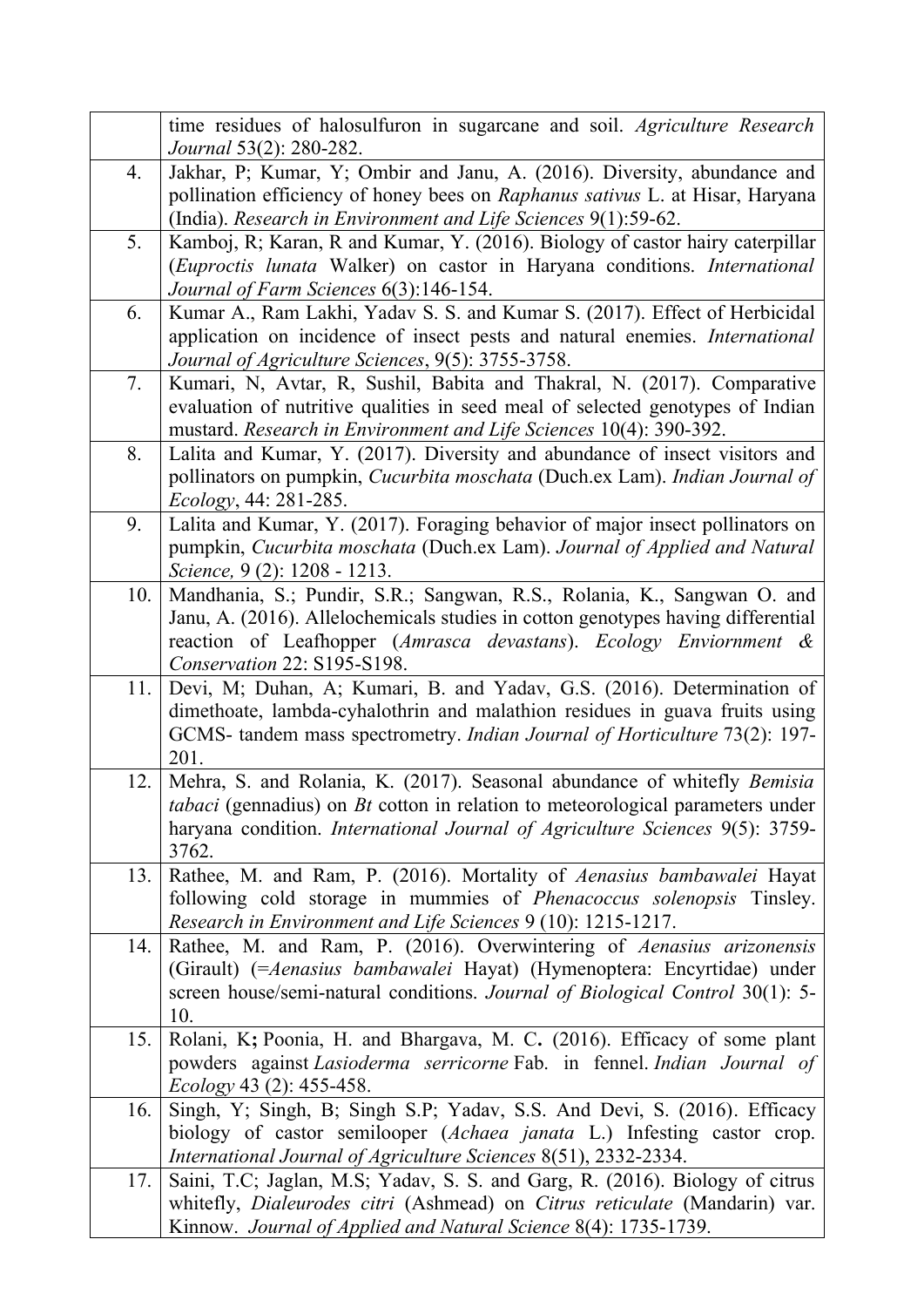| 18. | Saini, T.C; Jaglan, M. S; Yadav, S. S. and Yadav, M. (2016). Bio-efficacy of                                                                                         |  |  |  |  |
|-----|----------------------------------------------------------------------------------------------------------------------------------------------------------------------|--|--|--|--|
|     | Different Insecticides in the Management of Citrus Whitefly, Dialeurodes citri                                                                                       |  |  |  |  |
|     | (Ashmead) on Citrus Mandarin (var. Kinnow). Pesticide Research Journal 28                                                                                            |  |  |  |  |
|     | $(2)$ : 231-236.                                                                                                                                                     |  |  |  |  |
| 19. | Saini, T.C; Jaglan, M.S; Yadav, S. S.; Jakhar, P. and Garg, R. (2016).                                                                                               |  |  |  |  |
|     | Population dynamics of citrus whitefly, Dialeurodes citri (Ashmead) on Citrus                                                                                        |  |  |  |  |
|     | reticulate (Mandarin) var. Kinnow as influenced by weather conditions.                                                                                               |  |  |  |  |
|     | Journal of Applied and Natural Science 8(3): 1452 – 1455.                                                                                                            |  |  |  |  |
|     |                                                                                                                                                                      |  |  |  |  |
| 20. | Vijaya and Ram, P. (2016). Influence of temperature on the<br>biology                                                                                                |  |  |  |  |
|     | of Aenasius arizonensis (Girault) (Hymenoptera: Encyrtidae), a parasitoid of                                                                                         |  |  |  |  |
|     | solenopsis mealybug, Phenacoccus solenopsis Tinsley. Journal of Biological                                                                                           |  |  |  |  |
|     | Control 30(4): 210-216.                                                                                                                                              |  |  |  |  |
| 21. | Yadav, G.S., Kumar, H. and Yadav, S.S. (2016). Studies on biology of                                                                                                 |  |  |  |  |
|     | mealybug,<br>Drosicha stebbingi Green on guava. Journal of Insect Science                                                                                            |  |  |  |  |
|     | 29(1):49-51.                                                                                                                                                         |  |  |  |  |
| 22. | Ahlawat Sushil; Rani, Savita and Chauhan, Reena.(2017). Study of organophosphates                                                                                    |  |  |  |  |
|     | residue in vegetables using gas chromatography–Tandem mass spectrometry. Journal                                                                                     |  |  |  |  |
|     | of Entomology and Zoology Studies, 5(6): 1954-1959.                                                                                                                  |  |  |  |  |
| 23. | Anita; Ahlawat Sushil and Devi Sudesh.(2018) Impact of Different Decontamination                                                                                     |  |  |  |  |
|     | Processes on the Reduction of Pesticide Residues in Fruits and Vegetables.                                                                                           |  |  |  |  |
|     | International Journal of Current Microbiology and Applied Sciences 7(5): 869-876                                                                                     |  |  |  |  |
| 24. | Bawaskar, D.M., Yadav, S., Singh, S.P., Kumarnag, K.M. and Nadaf, A.V. (2017).                                                                                       |  |  |  |  |
|     | Efficacy and economics of seed treatment and foliar spray with insecticides against                                                                                  |  |  |  |  |
|     | Bagrada hilaris (Burmeister) in Indian mustard (Brassica juncea L.).                                                                                                 |  |  |  |  |
| 25. | Hemant Sharma*, M. S. Jaglan and S. S. Yadav 2017. Population dynamics of pink                                                                                       |  |  |  |  |
|     | stem borer, Sesamia inferens (Walker) on maize as influenced by weather conditions.<br>Journal of Applied and Natural Science 9 (4): 1975 -1980                      |  |  |  |  |
| 26. | Hemant Sharma*, Maha Singh Jaglan and S. S. Yadav 2017. Biology of pink stem                                                                                         |  |  |  |  |
|     | borer, Sesamia inferens (Walker) on maize, Zea mays . Journal of Applied and Natural                                                                                 |  |  |  |  |
|     | Science 9 (4): 1994-2003                                                                                                                                             |  |  |  |  |
| 27. | Kamboj, Robin; Gaur, R.K.; Kumar, Yogesh, 2018. Efficacy of various insecticides                                                                                     |  |  |  |  |
|     | against castor hairy caterpillar (Euproctis lunata Walker) on castor. International                                                                                  |  |  |  |  |
|     | Journal of Farm Sciences 8(1): 45-49.                                                                                                                                |  |  |  |  |
| 28. | Lalita, Yogesh Kumar and Sunita Yadav 2018. Seasonal incidence of Greater wax                                                                                        |  |  |  |  |
|     | moth, Galleria mellonella Linnaeus in Apis mellifera colonies in ecological condition                                                                                |  |  |  |  |
|     | of Hisar. Journal of Entomology and Zoology Studies 2018; 6(1): 790-795                                                                                              |  |  |  |  |
| 29. | Mehra, Swati and Rolania, Krishna (2017). Seasonal abundance of whitefly, Bemisia                                                                                    |  |  |  |  |
|     | tabaci (GENNADIUS) on Bt cotton in relation to meteorological parameters under<br>Haryana condition. International Journal of Agriculture Sciences 9 (5): 3759-3762. |  |  |  |  |
| 30. | Pandey, S., Jaglan, R.S. and Yadav, Sunita (2018). Biology of leaf webber and capsule                                                                                |  |  |  |  |
|     | borer, Antigastra catalaunalis (Duponchel) on sesame.                                                                                                                |  |  |  |  |
|     |                                                                                                                                                                      |  |  |  |  |
| 31. | Rani, Savita and Sushil*(2018). pest management by nanotechnology International                                                                                      |  |  |  |  |
|     | Journal of Current Microbiology and Applied Sciences 7(3): 3197-3208                                                                                                 |  |  |  |  |
| 32. | Rani, D. Devika, Yadav, S., Kaushik, H. D. and Kumar G. N. (2016). Diversity and                                                                                     |  |  |  |  |
|     | abundance of insect pollinators on summer squash (Cucurbita pepo L.).                                                                                                |  |  |  |  |
| 33. | Rolania, Krishna and Mehra, Swati (2017). Efficacy of Neem Based Insecticides in                                                                                     |  |  |  |  |
|     | Combination with Conventional Insecticides for Managing Bemisia tabaci (Genn.) on                                                                                    |  |  |  |  |
|     | Cotton under Haryana Condition. Chemical Science Review and Letters 6(23): 1520-                                                                                     |  |  |  |  |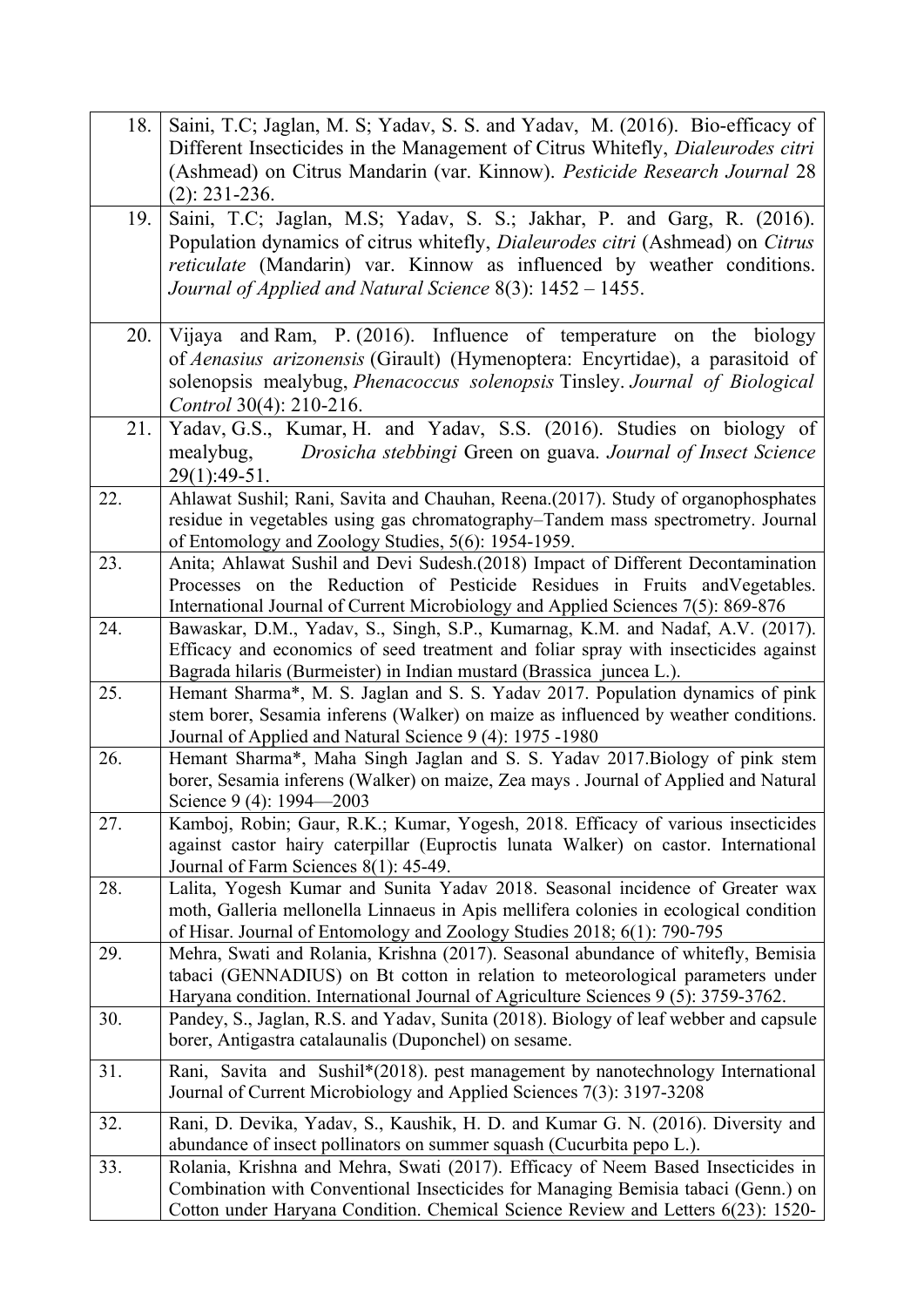|     | 1523.                                                                                                                                                                                                                                                                                                                                                            |
|-----|------------------------------------------------------------------------------------------------------------------------------------------------------------------------------------------------------------------------------------------------------------------------------------------------------------------------------------------------------------------|
| 34. | Sangeeta Tiwari, Surinder Yadav and Anasar Nadaf 2017. Influence of some<br>biochemical components on the incidence of Maruca vitrata (Geyer) on short duration<br>pigeonpea Cajanus cajan (L.) Mill sp. International Journal of Chemical Studies 2017;<br>5(4): 1339-1341                                                                                      |
| 35. | Ahlawat, S., Gulia, S., Malik, K., Rani, S. and Chauhan, R. (2019). Persistence and<br>decontamination studies of chlorantraniliprole in <i>Capsicum annum</i> using GC-MS/<br>MS. Journal of Food Science and Technology.DOI: 10.1007/s13197-019-03757-y.                                                                                                       |
| 36. | Chitralekha, Yadav, G.S. and Verma, T. (2018). Efficacy of insecticides against<br>Helicoverpa armigera on chickpea. Journal of Entomology and Zoology Studies<br>$6(3)$ : 1058-1061.                                                                                                                                                                            |
| 37. | Dahiya, K.K., Rolania, K., Jaglan, R.S. and Janu, A. (2018). Influence of abiotic<br>factors on the population dynamics of leafhopper, in upland cotton. Journal of<br><i>Agrometeorology</i> 20 (Special Issue): 349-354.                                                                                                                                       |
| 38. | Kalkal, D., Rolania, K., Mehra, S., Yadav, S. S. and Janu, A. (2018). Impact of<br>different management schedules on parasitization of whitefly, Bemisia tabaci<br>(Gennadius) by <i>Encarsia</i> spp on cotton. <i>Indian Journal of Applied Entomology</i><br>$32(1): 24 - 27.$                                                                                |
| 39. | Kumar, D., Ahlawat, D.S., Yadav, S.S., Kalkal, D., Saini, V.K. and Singh, D. (2018).<br>Phenetic resistance in sugarcane, tentative conclusions and new research<br>directions. Journal of Entomology and Zoology Studies 6(4): 999-1003                                                                                                                         |
| 40. | Kumar, D., Ahlawat, D.S., Yadav, S.S., Kumar, L., Kalkal, D. and Saini, V.K. (2019).<br>Biochemical resistance in sugarcane, tentative conclusions and new research<br>directions-I. Journal of Entomology and Zoology Studies 7(1): 551-555. ( ISSN:<br>2349-6800)                                                                                              |
| 41. | Kumar, K., Jaglan, M.S., Verma, T. (2018). Screening of sugarcane genotypes for<br>resistance to early shoot borer, Chilo infuscatellus Snellen. Indian Journal of<br>Applied Entomology 32(1): 49-52.                                                                                                                                                           |
| 42. | Kumar, P., Ahlawat, S., Chauhan, R., Kumar, A., Singh, R. and Kumar, Ashwani<br>(2018). Bio-efficacy and post harvest residual toxicity of new fungicides against<br>sheath blight (Rhizoctonia solani) of rice (Oryza sativa). Indian Journal of<br>Agricultural Sciences 88(10):1587-1592.                                                                     |
| 43. | Kumar, P., Ahlawat, S., Chauhan, R., Kumar, A., Singh, R. and Kumar, Ashwani<br>(2018). In vitro and field efficacy of fungicides against sheath blight of rice and<br>post-harvest fungicide residue in soil, husk, and brown rice using<br>gas<br>chromatography-tandem mass spectrometry. Environmental Monitoring<br>and<br><i>Assessment</i> 190: 503, 1-9. |
| 44. | Kumar, P., Yadav, S.P., Rolania, K., Yadav, S., Singh, S. and Vikas (2018).<br>Population dynamics of <i>Amrasca biguttula biguttula</i> on <i>Bt</i> and Non <i>Bt</i> Cotton and<br>its correlation with abiotic Factors. International Journal of Current Microbiology<br>and Applied Sciences $7(09)$ :2927-2934                                             |
| 45. | Kumari, A., Goswami, T.N., Vishwakarma, R., Anil and Kishore, C. (2018).<br>Evaluation of mustard germplasm against aphid Lipaphis erysimi (Kalt.). Indian<br>Journal of Entomology 80(4): 1456-1459.                                                                                                                                                            |
| 46. | Lalita and Kumar, Y. (2018). Effect of different modes of pollination on yield and<br>quality parameters of pumpkin, <i>Cucurbita moschata</i> (Duch.ex lam), fruits. <i>Journal</i><br>of Insect Science. 30(2): 149-154.                                                                                                                                       |
| 47. | Lalita, Kumar, Y. and Yadav, S. (2018). Effectiveness of different plant extracts<br>against Galleria mellonella larvae in laboratory. Archives in Agriculture and<br><i>Environmental Sciences</i> 3(1): 64-67                                                                                                                                                  |
| 48. | Lalita, Kumar, Y. and Yadav, S. (2018). Seasonal incidence of greater wax moth,<br>Galleria mellonella Linnaeus in Apis mellifera colonies in ecological conditions of                                                                                                                                                                                           |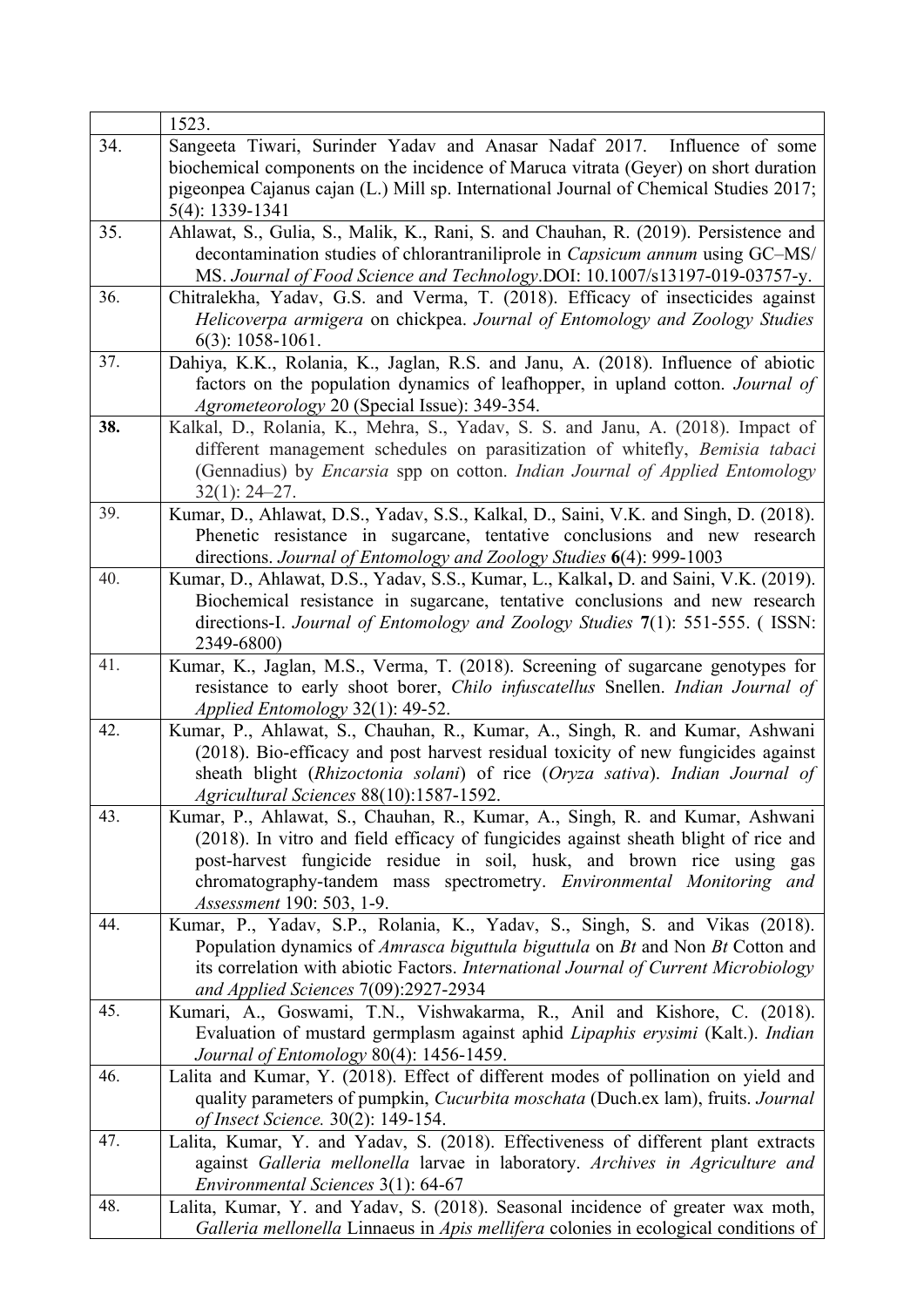|     | Hisar. Journal of Entomology and Zoology Studies 6(1): 790-795                                                                             |
|-----|--------------------------------------------------------------------------------------------------------------------------------------------|
| 49. | Manisha, Verma, T., Lal, R., Nadaf, A.V. and Devi, M. (2018). Seasonal incidence of                                                        |
|     | major insect pests infesting field pea. Journal of Entomology and Zoology Studies                                                          |
|     | $6(2)$ : 2213-15                                                                                                                           |
| 50. | Mehra, S. and Rolania, K. (2018). Management of Cotton Whitefly Bemisia Tabaci                                                             |
|     | (Gennadius) (Hemiptera:Aleyrodidae). <i>Indian Journal of Entomology</i> 80(3): 1-4.                                                       |
| 51. | Purti, Rinku, Jaglan, R.S. and Rolania, K. (2018). Biological control of coleopteran                                                       |
|     | pests. International Journal of Bio-resource and Stress Management 9(3): 421-<br>434.                                                      |
| 52. | Rolania, K., Janu, A., and Jaglan, R.S. (2018). Role of abiotic factors on population                                                      |
|     | build up of whiltefly (Bemisia tabaci) on cotton. Journal of Agrometeorology 20                                                            |
|     | (Special Issue): 292-296.                                                                                                                  |
| 53. | Saini, Reena, Verma, T., Lal, R. and Solanki, Y.P.S. (2018). Effect of plant                                                               |
|     | phenotypic characters on the incidence of whitefly, Bemisia tabaci (Gennadius) on                                                          |
|     | urdbean, Vigna mungo (L.) Hepper. Journal of Food Legumes 31 (1): 38-40.                                                                   |
| 54. | Sharma, D., Yadav, S. P. and Yadav, S. (2019). Population dynamics of mustard                                                              |
|     | aphid, Lipaphis erysimi Kalt in various Brassica spp. International Journal of                                                             |
|     | Current Microbiology and Applied Sciences 8(02):2952-2959                                                                                  |
| 55. | Singh, G., Jaglan, M.S. and Verma, T. (2018). Management of maize stem borer,                                                              |
|     |                                                                                                                                            |
|     | Chilo partellus (Swinhoe) in Kharif maize with cowpea intercropping. Journal of                                                            |
|     | Entomology and Zoology Studies 6(3): 1791-1794.                                                                                            |
| 56. | Sushil, Chauhan, R., Kumari, B. and Jaglan R.S. (2018). Studies on persistence and                                                         |
|     | dissipation behavior of selected pesticides in hot pepper (Capsicum annuum).<br>International Journal of Chemical Studies 6(1): 1791-1794. |

# **Research bulletins/Manuals**

- Kumar, Y; Jaglan, R.S. and Kumar H. (2017). Teaching Manual on Apiculture, Department of Entomology, CCSHAU, Hisar. pp.112.
- Yadav, G.S. and Jaglan, R.S. (2017). Manual on Insecticide Toxicology, Department of Entomology, CCSHAU, Hisar. pp. 112.
- Yadav, S. and Jaglan, R.S. (2017). Teaching Manual on "Insect Ecology and Integrated Pest Management including beneficial insects" Department of Entomology, CCSHAU, Hisar. pp.133.
- Yadav, S.S. and Jaglan, R.S. (2017). Teaching Manual on "Insect Morphology" and Systematics", Department of Entomology, CCSHAU, Hisar. pp.128.

## **Books (authored)**

 Jakhar, P. and Kumar, Yogesh, 2018. Honey Bee Pollinators for Radish (*Raphanus sativus* L.). Lambert Academic Publishing, 17-Meldrum Street, Beau Bassin-71504, Mauritius. (ISBN No. 978-613-9-58676-9).pp. 1-57.

## **Compendium published**

- Compendium on "*Recent Trends in Pests Status, Pesticide Usage and Pest Management Strategies in Agriculture",* Yogesh Kumar, S. S. Yadav and Harish Kumar (eds). Published by Department of Entomology under CAFT, ICAR: pp.1-367.
- Compendium on "Innovative strategies of plant protection for insect pest management in changing agricultural scenario"*.* Editors*-* Yogesh Kumar, K. K. Dahiya and Krishna Rolania. Published by Department of Entomology under CAFT, ICAR: pp.1-339.

## **Souvenir published**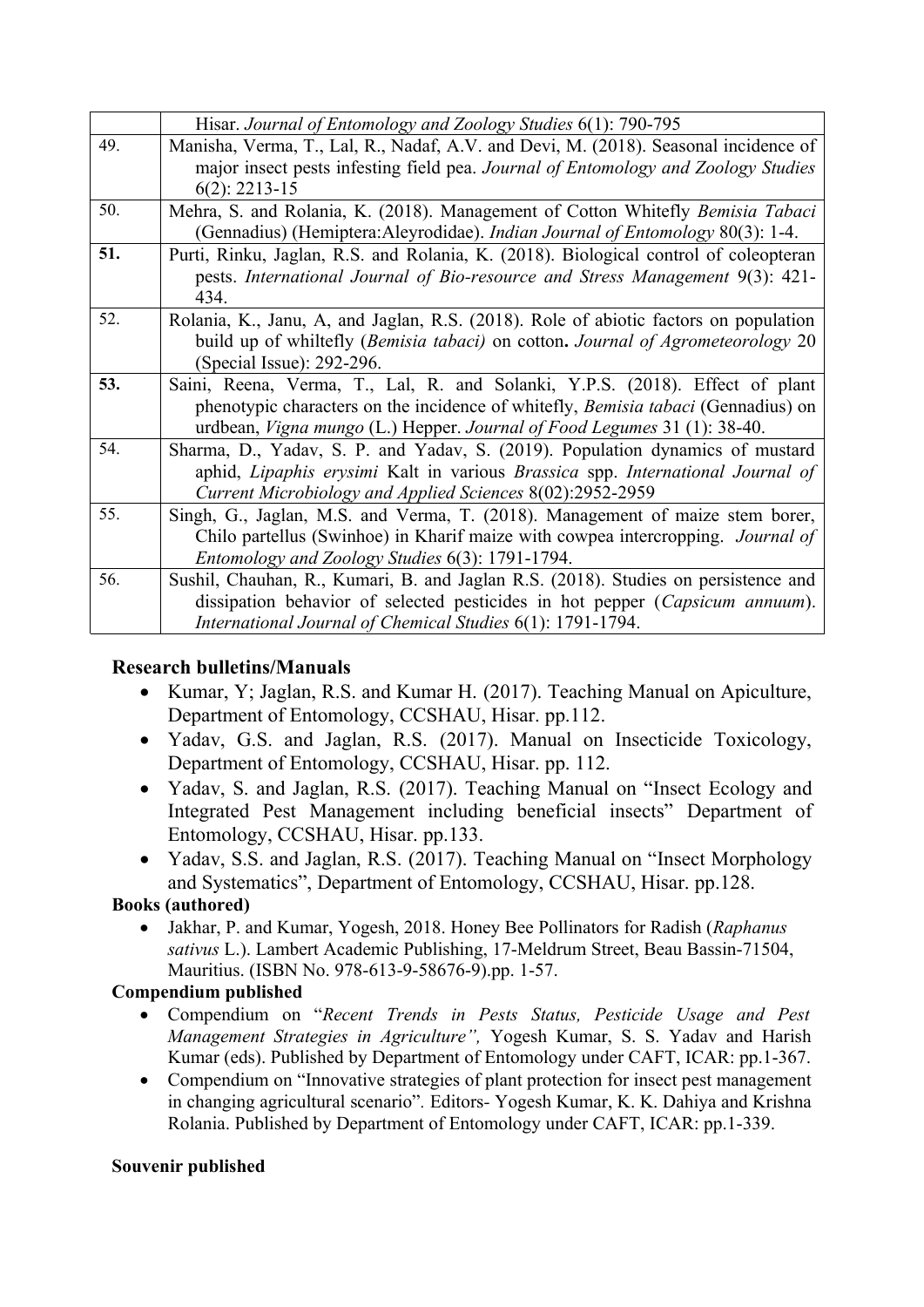• Souvenir on 'National Seminar on Awareness, Motivation and Technology Transfer in Beekeeping'. Published by Department of Entomology, CCS Haryana Agricultural University, Hisar & Maharana Pratap Horticultural University, Karnal. pp. 1-96.

**Papers abstracted in Conferences/Seminars/Symposia/Workshops**

- *1.* Rathee, M. Ram, P. (2017). Encouraging survival of cotton mealybug parasitoid, *Aenasius arizonensis* using cold storage technique. *Proceedings of International Conference on Emerging Areas of Environmental Science and Engineering (EAESE- 2017) held at GJUS&T, Hisar, from February 1-18, 2017.*
- *2.* Chauhan, R; Sushil and Kumari, B. (2017). Dissipation and decontamination of bifenthrin and λ-cyhalothrin residues in tomato fruits under room and refrigerated conditions. In: "*International Conference on Emerging Areas of Environmental Science and Engineering* (EAESE-2017) " Organized by Department of Environmental Science & Engineering, Guru Jambheshwar University of Science & Technology, Hisar on February 16-18, 2017, pp.193.
- *3.* Sushil, Chauhan, R;, and Kumari, B .2017. Standardization and validation of a multi-residue method for rapeseed mustard by gas chromatography -tandem mass spectrometry (GC-MS/MS). In: "*International Conference on Emerging Areas of Environmental Science and Engineering* (EAESE-2017)" Organized by Department of Environmental Science & Engineering, Guru Jambheshwar University of Science & Technology, Hisar on February 16-18, 2017,pp.213.
- *4.* Suman, Dhanker, P. and Sushil. (2017). Persistence and dissipation of Chlorantraniliprole in chilli by using HPLC In: "*International Conference on Emerging Areas of Environmental Science and Engineering (EAESE-2017)* " Organized by Department of Environmental Science & Engineering, Guru Jambheshwar University of Science & Technology, Hisar on February 16-18, 2017, pp.101.
- *5.* Dhanker, P; Suman, Bisht, S. and Sushil (2017). Estimation of residues of tebuconazole in chilli by using gas chromatography tandem mass spectrometer (GC-MS/MS) In: "*International Conference on Emerging Areas of Environmental Science and Engineering* (EAESE-2017)*"* Organized by Department of Environmental Science & Engineering, Guru Jambheshwar University of Science & Technology, Hisar on February 16-18, 2017, pp.97.
- *6.* Devi S; Ombir and Kumar,Y. (2016) Abunance of major insect pollinators of seed crop of Broccoli (*Brassica oleracea* L. var*. italic* Plenck) Variety- DPH. Journal of Agroecology & Natural Resource Management, 3:85.
- *7.* Yadav, S. and Kumar, Y. (2016). Effect of different modes of pollination on quantitative and qualitative parameters in Indian Mustard (*Brassica juncea*). In: *Proceedings of the Indian Ecological Society International conference-2016* on *Natural resource management:Ecological perspective* from 18-20 February, 2016 organized by SKUAST-Jammu:776.
- *8.* Lalita ,Kumar, Y. and Ombir (2017).Effect of number of visits by *Apis dorsata* F. on Pumpkin, *Cucurbita moschata* (Duch.ex Lam) flowers on fruit set,yield and quality parameters.Natural Resource Management:Ecological Perspectives. In: *Proceedings of the Indian Ecological Society International conference-2016* on *Natural resource management:Ecological perspective* from 18-20 February, 2016 organized by SKUAST-Jammu:858.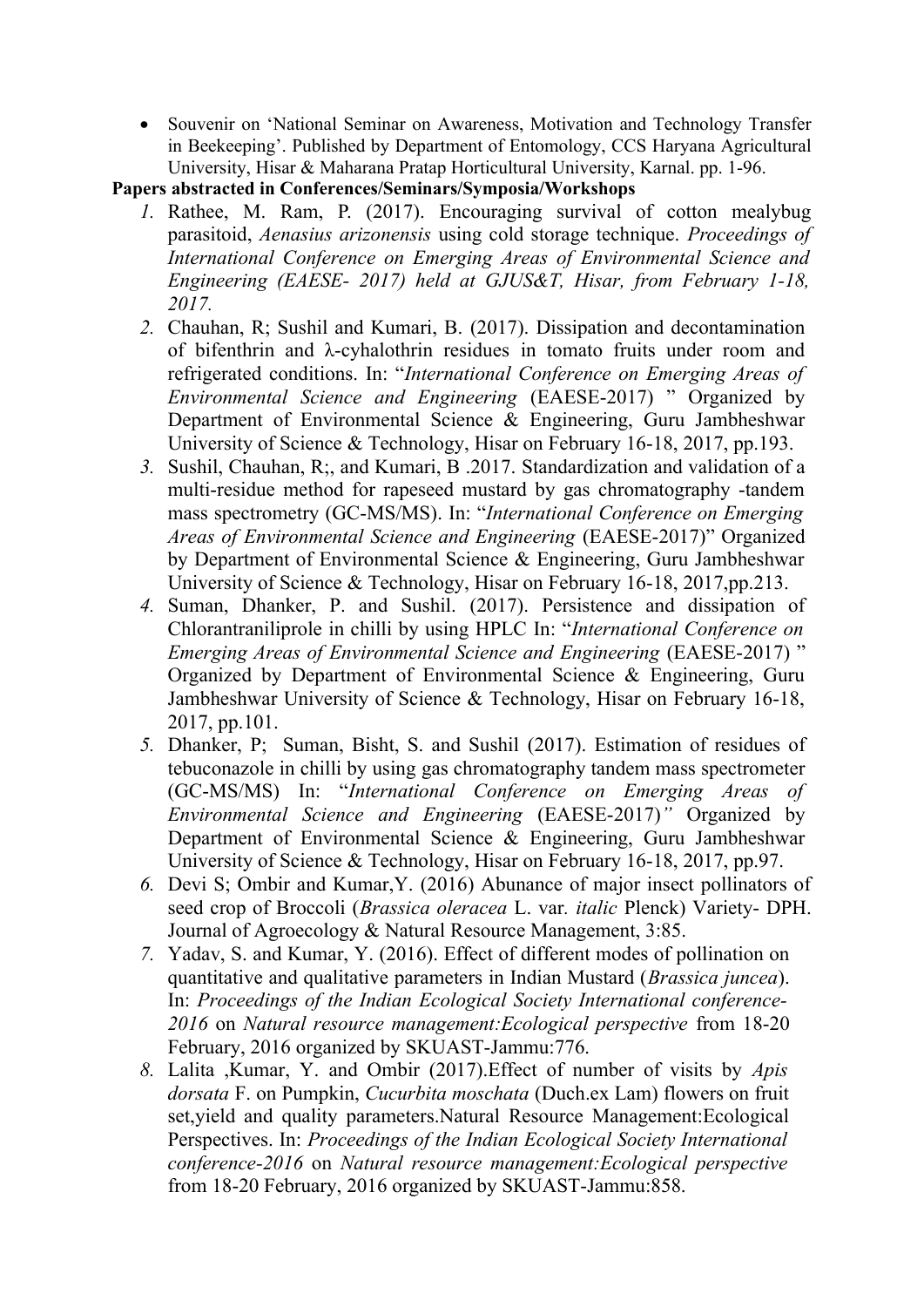- *9.* Nagpal, K., Yadav S., Kumar, Y. and Singh, R. (2017). Effect of pollination modes on yield components in Indian mustard (*Brassica juncea* L.). In: Souvenir of 3rd National *Brassica* Conference (NBC 2017) on "*Enhancing Oilseed Brassica Production through Climate-Smart Technologies*" from 16-18 February, 2017 organized by ICAR-IARI, New Delhi:198
- *10.* Yadav, S. and Tiwari, S. (2017). Quality aspects of honey with reference to food safety. In: *National conference on Food processing for value addition: Trends and Innovations* organized by Department of Food technology, MDU, Rohtak on 7<sup>th</sup> November, 2017: 61
- *11.* Nagpal, K., Yadav, S. and Singh, R. (2017). *Apis* spp. (Hymenoptera:Apidae) as potential visitor of Indian mustard, *Brassica juncea* (L.) Czern and Cosso. In: *International Conference on Advances in Agricultural and Biodiversity conservation for sustainable development* from October 27-28, 2017 at C.C.S. University, Meerut (U.P.): 391
- *12.* Nagpal, K., Yadav, S. and Singh, R. (2017). Diversity of insect visitors on Indian mustard, *Brassica juncea* (L.) Czern and Cosso. In: *International Conference on Advances in Agricultural and Biodiversity conservation for sustainable development* from October 27-28, 2017 at C.C.S. University, Meerut (U.P.): 392
- *13.* Yadav, S., Singh, K.P., Kumar Anil, Ganghas, B.S., Sarita, Yadav, A. and Boora A. (2018). Doubling the farmer income by diversification in buffalo farming through women participation. In: *ABC-2018 IX Asian Buffalo Congress* from 1-5 February, 2018 organized by CIRB, Hisar, Haryana: 171.
- *14.*Rolania, Krishna, Kalkal, Deepika and Mehra, Swati (2018). "Evaluatuion of different management schedule against whitefly, *Bemisia tabaci* in cotton". International Congress on "Cotton and Other Fibre Crops" February 20-23, 2018, ICAR Research Complex for NEH Region, Umiam (Barapani) Meghalaya : 80
- *15.*Rolania, Krishna, Jaglan, R S and Janu, Arun (2017). Role of abiotic factors on population build up of whiltefly, *Bemisia tabaci* on cotton. National seminar on "Agrometeorology for Sustainable Development with special emphasis on Agrometeorological Practices for Climate Resilient Farming and Food Security" October,12-14, 2017, Association of Agrometeorologists and CCS HAU, Hisar : 75
- *16.* Dahiya, K K, Jaglan, R S, Rolania, Krishna and Janu, Arun (2017). Influence of abiotic factors on the population dynamics of leafhopper, in upland cotton. National seminar on "Agrometeorology for Sustainable Development with special emphasis on Agrometeorological Practices for Climate Resilient Farming and Food Security" October,12-14, 2017, Association of Agrometeorologists and CCS HAU, Hisar : 78
- *17.* Purti, Rinku and Rolania, Krishna (2017). Biological control of Coleopteran pests. Third international conference on "Bioresource and Stress Management" November,8-11, 2017, Society for bioresource and stress management, Visva-Bharati University, ICAR, RKM Foundation at Jaipur, (Raj.) India : 270
- *18.* Purti, Jaglan, R S and Rolania, Krishna (2017). Genetically modified crops in integrated pest management. International conference on "Global Research Initiatives for Sustainable Agriculture & Allied Sciences (GRISAAS)" December, 2-4 2017, MPUAT, Udaipur (Raj.) India: 444
- *19.* Sharma, B.L., Kamboj, B.R. and Kumar, S. (2019). Comparative study of Pink stem borer, *Seseamia inference* on wheat sown under different tillage conditions. International Symposium on *"Innopreneurship: A need of sustainable Agriculture*", Feb 2-3, 2019, CCS Haryana Agricultural University, Hisar, Haryana. 331.
- *20.* Garg, R., Yadav, S. and Jat, M. K. (2018). Household Processing- Reduces Insecticide Residues level in/on Onion. *International conference on Novel Approaches in*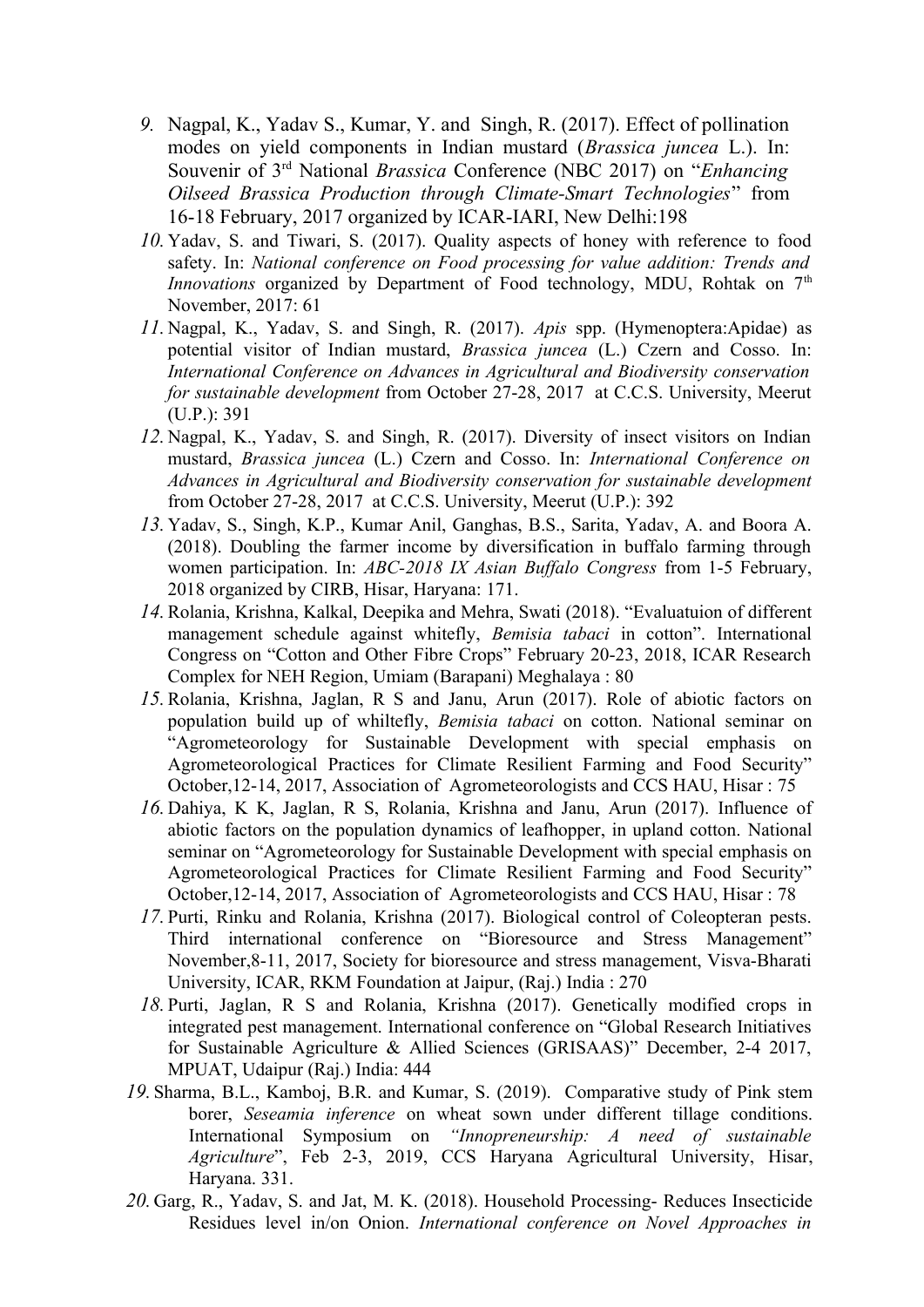*Agro-ecology, Forestry, Horticulture, Aquaculture, Animal Biology and Food Sciences for Sustainable Community Development* (Agro-tech-2018), Nov. 24, 2018 JNU, New Delhi. 46.

- *21.* Garg, R., Yadav, S., Singh, D. and Vijaya (2018). Comparative Study of Chemical and Botanical Insecticides for Sustainable Agriculture. *International conference on Sustainable Agriculture, Energy, Environment and Technology* (ICSAEET-2018), Nov. 24, 2018, MDU, Rohtak.
- *22.* Kalkal, D., Rolania, K. and Kumar, H. (2019). Impact of abiotic factors on the population dynamics of whitefly and leafhopper in cotton. International conference on "*Recent Advances in Agriculture, Aquaculture, Food Technology, Environmental Dynamics and Climate Change (AFTEC- 2019)*", March, 2, 2019, Dr. G.C. Mishra Educational Foundation, Jawaharlal Nehru University, New Delhi: 49.
- *23.* Kumar, H, Anil, Kumari, P., Arya, S. (2019). Screening of sorghum genotypes for resistance ahainst shoot fly and spotted stem borer under natural filed conditions. International Symposium on "*Innopreneurship: A need of sustainable Agriculture*", Feb 2-3, 2019, CCS Haryana Agricultural University, Hisar (Haryana).
- *24.* Kumar, A., Yadav, S. and Yadav, S. S. (2019). Evaluation of different *Brassica* species for the management of mustard aphid, *Lipaphis erysimi* (Kaltenbach). Souvenir & Abstracts of "4th *National Brassica Conference"* Feb., 1-3, 2019, CSAUA&T, Kanpur: 68-69.
- *25.* Kumar, Amit, Yadav, S., Kumar, A. and Dalal, P. K. (2019). Sustainable strategies to maintain the beekeeping oriented farm practices in villages of Western Haryana. *International symposium on "Innopreneurship: A need of sustainable Agriculture & Rao Bahadur Dr. Ram Dhan Singh Fifth Memorial Lecture",* Feb. 2-3, 2019, CCS HAU, Hisar: 119-120.
- *26.* Kumar, P., Yadav, S.P., Rolania, K. and Yadav, S. (2018). Population dynamics of *Amrasca biguttula* on Bt and Non Bt Cotton and its correlation with abiotic factors. National Symposium on "*Alternative Approaches in plant health Management for Enhancing Farmers Income*", Nov, 2-3, 2108 at UHF, Nauni Solan (H.P): 52.
- *27.* Kumari, P., Sindhu, Anil, Kumar, H. and Kumar, L. (2019). Rapid decomposition of biodegradable waste using black soldier fly for environmental and economic sustainability: An innovative approach. *International symposium on "Innopreneurship: A need of sustainable Agriculture & Rao Bahadur Dr. Ram Dhan Singh Fifth Memorial Lecture", Feb. 2-3, 2019,* CCS HAU, Hisar.
- *28.*Lalita and Kumar, Y. (2018). Correlation between weather parameters and comb area damage by *Galleria mellonella* in *Apis mellifera* colonies with different frame strength. International seminar on "*Sustainable environment and agriculture under global climate change*", Feb. 21, 2019, MDU, Rohtak: 237-38.
- *29.*Lalita and Kumar, Y. (2018). Seasonal incidence of *Galleria mellonella* in *Apis mellifera* colonies with different frame strength and its correlation with weather parameters. International symposium on "*Advances in agrometeorology for managing climate risks of farmers*", Feb. 11-13, 2019, JNU, New Delhi: 101-102.
- *30.*Lalita and Kumar, Y. (2018). Effects of frame strength on the comb area damage by greater wax moth, *Galleria mellonella* in stored combs and its correlation with weather parameters. International Conference on "*Global Research Initiatives for Sustainable Agriculture & Allied Sciences"*, Oct. 20, 2018, RARI, Jaipur (Raj.): 305.
- *31.* Nagpal, K., Yadav, S. and Singh, R. (2019). Nectar secretion rhythms and nectar energetic of Indian mustard flowers (*Brassica juncea* L*.*) under agro-climatic conditions of Hisar, Haryana. Souvenir & Abstracts of "4th *National Brassica*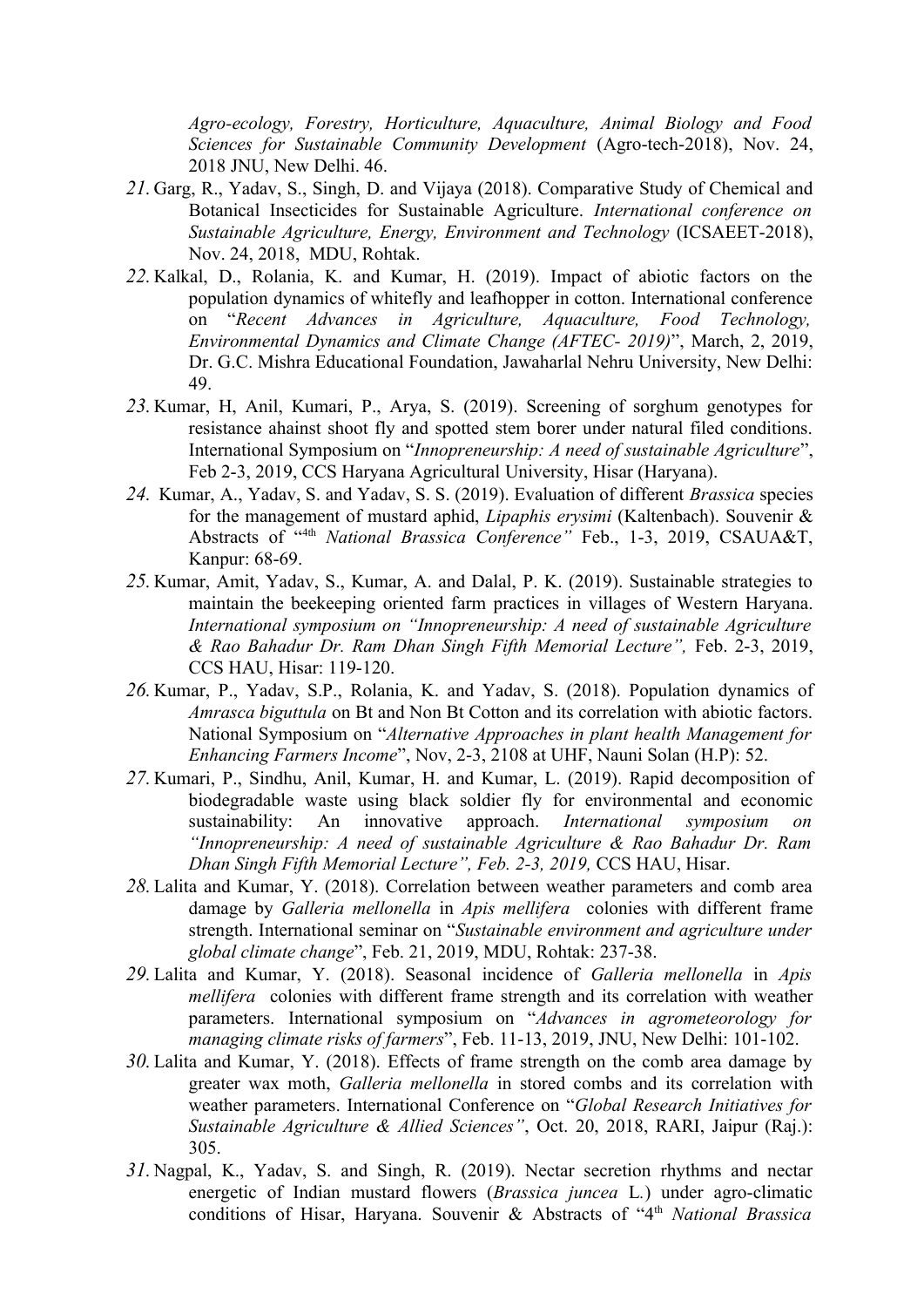*Conference",* Feb. 1-3, 2019, CSAUA&T, Kanpur :53-54.

- *32.* Nagpal, K., Yadav, S. and Singh, R. (2019). Pollination efficiency of *Apis* spp. on Indian mustard, *Brassica juncea* L*.* flowers. Souvenir & Abstracts of "4th *National Brassica Conference",* Feb. 1-3, 2019, CSAUA&T, Kanpur: 53.
- *33.*Rathee, M., Chaudhary, O.P. and Yadav, S. (2019). Evaluation of consumption pattern and sustainability of artificial carbohydrate diets to *Apis mellifera* (L.) colonies during dearth period. *International symposium on "Innopreneurship: A need of sustainable Agriculture & Rao Bahadur Dr. Ram Dhan Singh Fifth Memorial Lecture"* Feb. 2-3, 2019, CCS HAU, Hisar: 88-89.
- *34.* Sindhu, Kalkal, D., Kumar, H. Phogat, M. and Sharma, N. (2019). Environmental sustainability. International seminar on "*Sustainable environment & agriculture under global climate change*" Feb. 21, 2019, Department of Environmental Science, Maharshi Dayanand University, Rohtak, Haryana in collaboration with Society for Sustainable Agriculture and Resource Management(SSARM), Hisar: 221-222.
- *35.*Beniwal,S.K., Jakhar, D. S., Satyavan and Sharma, B.L. (2019). Effect of irrigation water quality on yield, Nutrient Content and uptake by wheat. *International symposium on "Innopreneurship: A need of sustainable Agriculture & Rao Bahadur Dr. Ram Dhan Singh Fifth Memorial Lecture"* Feb. 2-3, 2019, CCS HAU, Hisar: 331.
- *36.* Yadav, S., Rathore, V. and Rolania, K. (2019). Agroecological analysis of various insect-pests on *Brassica* crops. *International symposium on "Innopreneurship: A need of sustainable Agriculture & Rao Bahadur Dr. Ram Dhan Singh Fifth Memorial Lecture"* Feb. 2-3, 2019, CCS HAU, Hisar: 284-285.
- *37.* Yadav, S., Rathore, V. and Yadav, S. S. (2019). Management of painted bug [*Bagrada hilaris* (Brumeister)] in Indian mustard (*Brassica juncea* L.) *International symposium on "Innopreneurship: A need of sustainable Agriculture & Rao Bahadur Dr. Ram Dhan Singh Fifth Memorial Lecture"* Feb. 2-3, 2019, CCS HAU, Hisar: 286.

### **Articles published in souvenir**

- Harish Kumar, Sunita Yadav and Yogesh Kumar (2017). Madhumakhi paalan shuru karne ke liye anivaryataye. *Souvenir of* '*National Seminar on Awareness, Motivation and Technology Transfer in Beekeeping*' held on 7-8 July, 2017 at CSSRI, Karnal. Sponsored by National Bee Board, New Delhi and organized by Department of Entomology, CCS Haryana Agricultural University, Hisar & Maharana Pratap Horticultural University, Karnal. Pp: 19-22.
- Sunita Yadav, Yogesh Kumar and Harish Kumar (2017). Madhumakhi paragan ka krishi avum baagwani fasalo me mahtava. *Souvenir of* '*National Seminar on Awareness, Motivation and Technology Transfer in Beekeeping*' held on 7-8 July, 2017 at CSSRI, Karnal. Sponsored by National Bee Board, New Delhi and organized by Department of Entomology, CCS Haryana Agricultural University, Hisar & Maharana Pratap Horticultural University, Karnal. Pp: 16-18.
- Sunita Yadav and Harish Kumar (2017). Beeflora: An essential requirement for honey bees. *Souvenir of* '*National Seminar on Awareness, Motivation and Technology Transfer in Beekeeping*' held on 7-8 July, 2017 at CSSRI, Karnal. Sponsored by National Bee Board, New Delhi and organized by Department of Entomology, CCS Haryana Agricultural University, Hisar & Maharana Pratap Horticultural University, Karnal. Pp: 59-62.
- Yogesh Kumar, Rachna Gulati and Sunita Yadav (2017). Madhumakhi vansho ka vibhin mausamo me prabandh. *Souvenir of* '*National Seminar on Awareness, Motivation and Technology Transfer in Beekeeping*' held on 7-8 July, 2017 at CSSRI,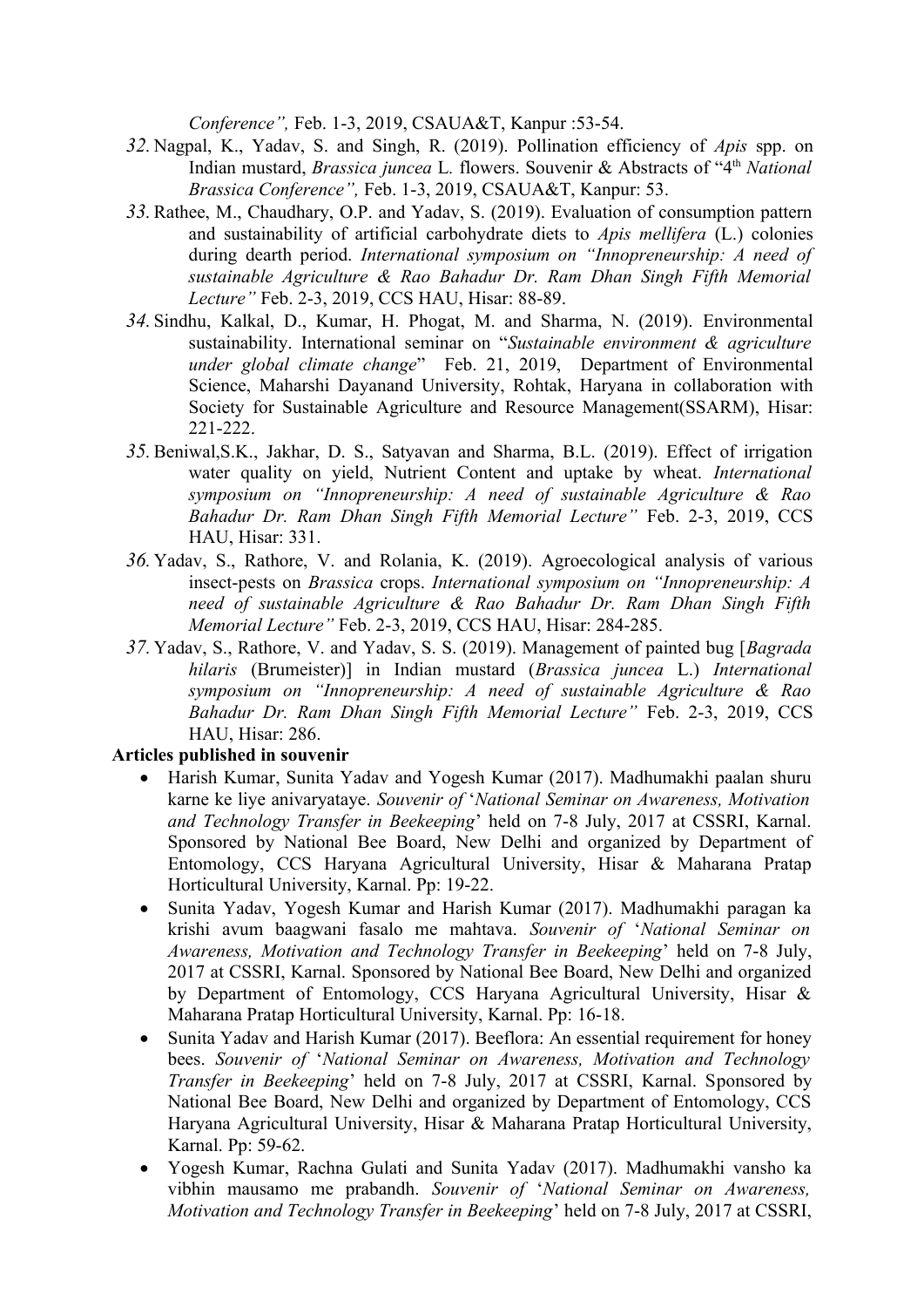Karnal. Sponsored by National Bee Board, New Delhi and organized by Department of Entomology, CCS Haryana Agricultural University, Hisar & Maharana Pratap Horticultural University, Karnal. Pp: 23-24.

- Yogesh Kumar, Harish Kumar and R. S. Jaglan (2017). Madhumakhi vansho ka nirikshan kyu or kaise ? *Souvenir of* '*National Seminar on Awareness, Motivation and Technology Transfer in Beekeeping*' held on 7-8 July, 2017 at CSSRI, Karnal. Sponsored by National Bee Board, New Delhi and organized by Department of Entomology, CCS Haryana Agricultural University, Hisar & Maharana Pratap Horticultural University, Karnal. Pp: 25-26.
- Yogesh Kumar and Rachna Gulati (2017). Madhumakhiyo me chatta chhodne ke kaaran va upay. *Souvenir of* '*National Seminar on Awareness, Motivation and Technology Transfer in Beekeeping*' held on 7-8 July, 2017 at CSSRI, Karnal. Sponsored by National Bee Board, New Delhi and organized by Department of Entomology, CCS Haryana Agricultural University, Hisar & Maharana Pratap Horticultural University, Karnal. Pp: 27-28.
- Yogesh Kumar and R. S. Jaglan (2017). Maunvansho ka vibhajan. *Souvenir of* '*National Seminar on Awareness, Motivation and Technology Transfer in Beekeeping*' held on 7-8 July, 2017 at CSSRI, Karnal. Sponsored by National Bee Board, New Delhi and organized by Department of Entomology, CCS Haryana Agricultural University, Hisar & Maharana Pratap Horticultural University, Karnal. Pp: 29-30.
- Yogesh Kumar (2017). Madhumakhi vansh me ek saath adik raniya kaise banaye ? *Souvenir of 'National Seminar on Awareness, Motivation and Technology Transfer in Beekeeping*' held on 7-8 July, 2017 at CSSRI, Karnal. Sponsored by National Bee Board, New Delhi and organized by Department of Entomology, CCS Haryana Agricultural University, Hisar & Maharana Pratap Horticultural University, Karnal. Pp: 31-32.
- Yogesh Kumar (2017). Shahad: Nishkashan, shodhan avum bhandaran. *Souvenir of* '*National Seminar on Awareness, Motivation and Technology Transfer in Beekeeping*' held on 7-8 July, 2017 at CSSRI, Karnal. Sponsored by National Bee Board, New Delhi and organized by Department of Entomology, CCS Haryana Agricultural University, Hisar & Maharana Pratap Horticultural University, Karnal. Pp: 33-34.
- G. S. Gatoria, Reet Verma and Yogesh Kumar (2017). Modern techniques for masss queen bee rearing. *Souvenir of* '*National Seminar on Awareness, Motivation and Technology Transfer in Beekeeping*' held on 7-8 July, 2017 at CSSRI, Karnal. Sponsored by National Bee Board, New Delhi and organized by Department of Entomology, CCS Haryana Agricultural University, Hisar & Maharana Pratap Horticultural University, Karnal. Pp: 45-51.
- Jaspal Singh and Yogesh Kumar (2017). Migratory beekeeping- The need for *Apis mellifera* beekeeping, its prospects, management and problems. *Souvenir of* '*National Seminar on Awareness, Motivation and Technology Transfer in Beekeeping*' held on 7-8 July, 2017 at CSSRI, Karnal. Sponsored by National Bee Board, New Delhi and organized by Department of Entomology, CCS Haryana Agricultural University, Hisar & Maharana Pratap Horticultural University, Karnal. Pp: 52-58.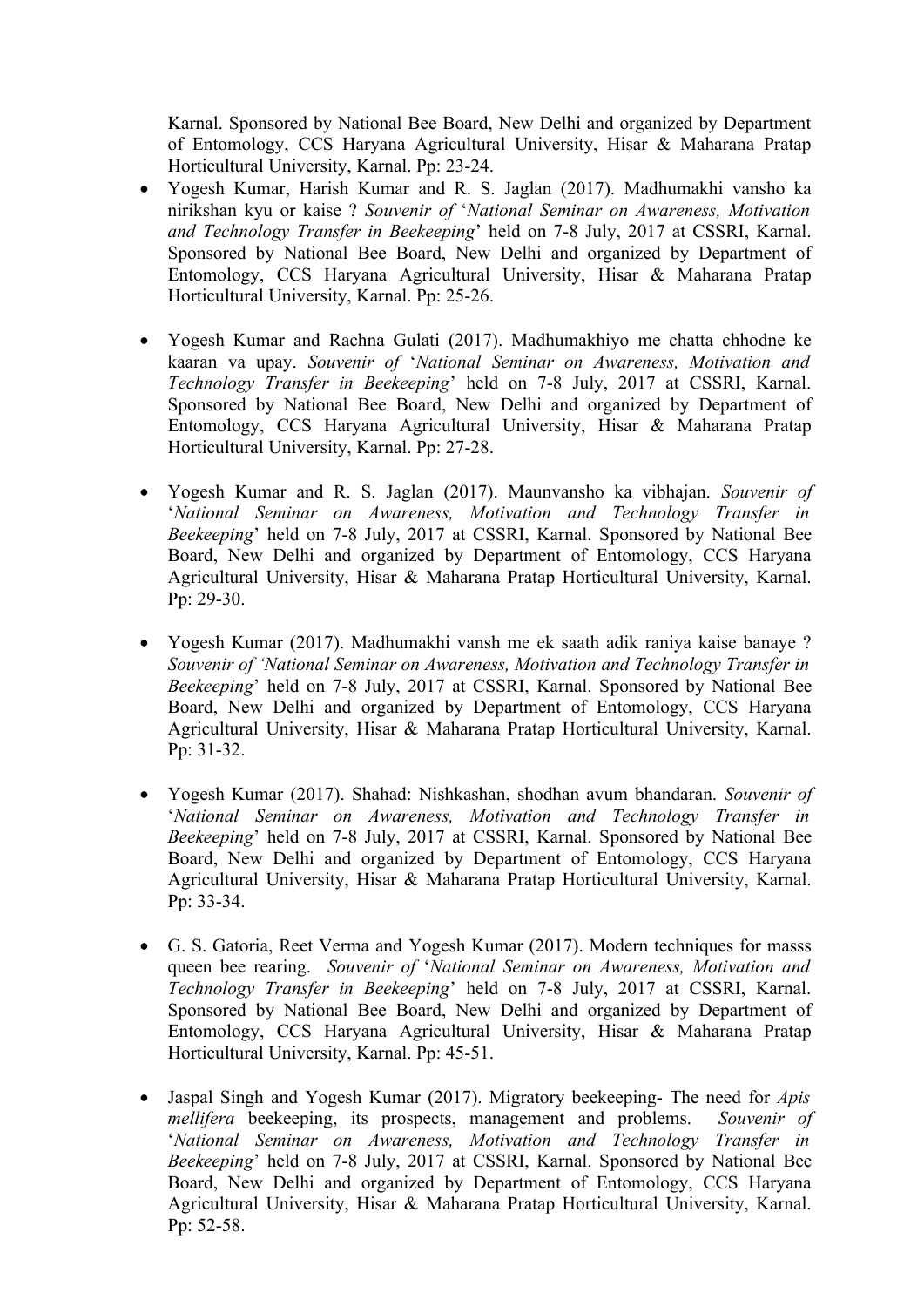- P. K. Chhhuneja and Yogesh Kumar (2017). *Apis mellifera* for Indian apiculture. Souvenir of '*National Seminar on Awareness, Motivation and Technology Transfer in Beekeeping*' held on 7-8 July, 2017 at CSSRI, Karnal. Sponsored by National Bee Board, New Delhi and organized by Department of Entomology, CCS Haryana Agricultural University, Hisar & Maharana Pratap Horticultural University, Karnal. Pp: 63-68.
- Yogesh Kumar and Harish Kumar (2017). Role of honey bees in pollination of crops. *Souvenir of* '*National Seminar on Awareness, Motivation and Technology Transfer in Beekeeping*' held on 7-8 July, 2017 at CSSRI, Karnal. Sponsored by National Bee Board, New Delhi and organized by Department of Entomology, CCS Haryana Agricultural University, Hisar & Maharana Pratap Horticultural University, Karnal. Pp: 74-76.

## **Popular Articles**

- Yadav, S; Kumar, Y. and Kumar, H. (2016). Madhu ke atirikt prapt hone wale maunvansh utpad avum unki upyogita. *Haryana Kheti*, 49(8). Pp:11-12.
- Kumar, N; Kumar, H. and Yadav, S. (2017).Madhumakkhi paalan ek rozgar. *Haryana Kheti*, 50(2). pp:11-12.
- Yadav, S.P., Yadav, S., Rolania, K. and Sangwan, N. (2016). *Sabjiyon me ras chusak keet avam unka niyantran. Haryana Sahkari Prakash,* 47(12) % 17-18
- Kalkal, D., Yadav, S. and Rolania, K. (2016). Jaivik keet niyantran : labh tatha sarankshan. *Krishi Samvad,* 48(10) % 22-24.
- Rolania, K; Sangwan, R. and Mehra, S. (2017). *Baigan ki Fasal ka keeton v rogon se bachav : kaise* . Harayan Kheti, 4 (9) p-8, 10.Narender Kumar, Bhupinder Singh and Surender Yadav, 2016. Kapas main safed makhi ka niyantran.Haryana Kheti (7) 49 pp 23.
- Yadav, S., Yadav, S.S. and Kalkal, D. (2016). *Mom: Madhumakhi Palan ka ek Mulyawan Utpad. Bee care*, 4(4): 16-19.
- Yadav, S., Yadav, S.S. and Kalkal, D. (2016). Beeswax: A valuable byproduct of beekeeping. *Bee care*, 4(4): 29-32.
- Kumar, N.; Singh, B. and Yadav, S. (2017). Madhumakhi Palan : Kuch Sujhav.Haryana Kheti (1) 50 pp 07.
- Kumar, N.; Singh, B. and Yadav, S.K. (2017). Payaj va Lahsun Main Thrips : Niyantran.Haryana Kheti (2) 50 pp 07.
- Kumar, N.; Singh, B; Yadav, S.K. and Kumar, H. (2017). Rasaynik keetnashak : Prayog se Haani. Haryana Kheti (2) 50 pp 23.
- Yadav, J.L.; Yadav, S. S. and Singh, N. (2017). Madhumakhi vansho main Kartrim bhojan ki Avayashakta: Kab or Kyon. Haryana Kheti 49 (4) pp 9-10.
- i. Kumar, N., Singh, B. and Yadav, S. (2017). *Madhumakhi Palan Ek Rojgar*. *Haryana Kheti*, 2: 11-12
- ii. Kumar, N., Singh, B. and Yadav, S. (2017). Monvanshon kaa nirakshan avashyakta. *Haryana Kheti*, 2: 9-10
- iii. Kumar, H., Yadav, S., and Kumar, Y. (2017). Madhumakhi palan shuru karne ke liya anivaryaatain. In: Souvenir on '*Awareness, Motivation and Technology Transfer in Beekeeping*' organized by CCS HAU, Hisar; MHU, Karnal and NBB, New Delhi from 7-8 July, 2017. Pp 19-22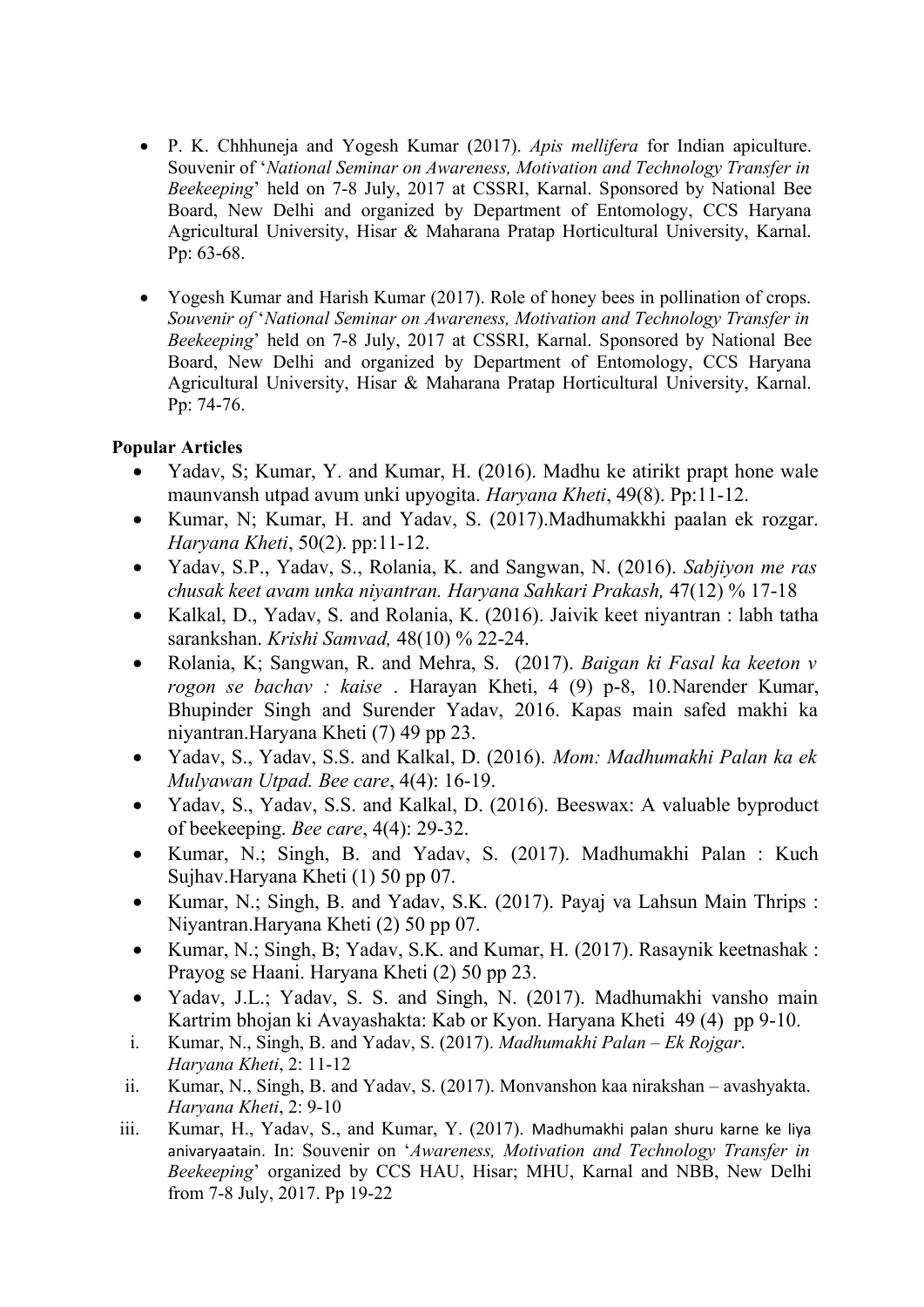- iv. Kumar, Y., Gulati, R. and Yadav, S. (2017). Madhumakhi vanshon kaa vibhin mosmon me parabandhan. In: Souvenir on '*Awareness, Motivation and Technology Transfer in Beekeeping*' organized by CCS HAU, Hisar; MHU, Karnal and NBB, New Delhi from 7-8 July, 2017. Pp 23-24
- v. Narender Kumar, Surender kumar Yadav and Bhupender Singh 2018. Greesmkalin mung ki fasal main Ekikrat keet Prabandhan. Haryana Kheti 51(4),4.
- vi. Narender Kumar, Harish Kumar and Sunita Yadav (2018). Lahsun va pyaz me thrips ki roktham. *Haryana kheti*, 51(3). Pp: 8.
- vii. Pandey, Shalini, Yadav, S. and Kumar, Y. (2017). Phaslon ke hanikarak chuhe evom unki roktham.
- viii. Purti, Rinku and Rolania, Krishna (2017). Neenbu vargeeya poudhon ke pramukh keet v unki roktham*. Haryana Kheti* 50(9) 22-23
- ix. Purti, Rinku and Rolania, Krishna (2018). Tamatar ke pramukh keeton ka prabandhan*. Haryana Kheti* 51(1) 6-7.
- x. Rawal, Roomi and Rolania, Krishna (2017). Baingan ke keeton ko karen kaboo*. Krashak Jagat* 18 December, 2017.
- xi. Singh, S., Yadav, S. and Ahlawat, D. S. (2017). Madhu ke atirikat prapat hone wale monvansh utpad evom unki upyogita. In: Souvenir on '*Awareness, Motivation and Technology Transfer in Beekeeping*' organized by CCS HAU, Hisar; MHU, Karnal and NBB, New Delhi from 7-8 July, 2017. Pp 14-15
- xii. Yadav, S and Pandey, Shalini (2017). Teel ki phasal ke mudhya keet evom unki roktham. *Haryana Kheti*, 6: 2
- xiii. Yadav, S.P., Yadav, Sunita, Balbir and Gaur, Ramkaran (2017). Arand ke hanikarak kidde va unka parbandhan. *Haryana Kheti*, 12: 2-3
- xiv. Yadav, S., Pandey, Shalini and Poonia, Rinku (2017). Sarson kee phasal ke mudhya keet evom unki roktham. *Haryana Kheti*, 9: 4-6
- xv. Yadav, S.P., Yadav, Sunita, and Gaur, Ramkaran (2017). Arand me ekikrit keet parabandhan. *Haryana Sehkari Prakash*, 9: 21-22.
- xvi. Yadav, S., Kumar, Y. and Kumar, H. (2017). Madhumakhi paragon kaa krishi evom bagwani phaslon me mehatav. In: Souvenir on '*Awareness, Motivation and Technology Transfer in Beekeeping*' organized by CCS HAU, Hisar; MHU, Karnal and NBB, New Delhi from 7-8 July, 2017. Pp 16-18
- xvii. Gulati, R. and Kumar, Y. (2018). Madhumakhi vansho ke kritrim bhojan kee avashyakta kab or kyon. Technical bulletin on Beekeeping, ICAR-CIRB, Hisar: 27-29.
- xviii. Kumar, Y. and Kumar, H., (2018). Madhumakhi palan ka mehatav avom labh. Technical bulletin on Beekeeping, ICAR-CIRB, Hisar: 1-3.
- xix. Kumar, Y., Yadav, S. and Kumar, H. (2018). Madhumakhi palan ki shurawat kaise kare. Technical bulletin on Beekeeping, ICAR-CIRB, Hisar: 9-11.
- xx. Kumar, Y. and Kumar, H. (2018). Madhumakhi vansho ka nirakshan kyon or kaise. Technical bulletin on Beekeeping, ICAR-CIRB, Hisar: 16-18.
- xxi. Kumar, Harish, Yadav Sunita and Kumar Yogesh, 2018. Shahad: Aushdhiye goon, upay, nishkasan, shodhan avom bhandaran. Technical bulletin on Beekeeping, ICAR-CIRB, Hisar: 36-43.
- xxii. Kumar, Y., Yadav, S. and Kumar, H. (2019). Madhumakhi palan kee shuruaat kaise Karen? Technical bulletin on Beekeeping, ICAR-CIRB, Hisar: 9-11
- xxiii. Kumar, H., Yadav S. and Kumar, Y. (2019). Shahad: aushdhiye goon, upyog, nishkasan, shodhan evom bhandaran. Technical bulletin on Beekeeping, ICAR-CIRB, Hisar: 36-43
- xxiv. Kumar, Y. and Yadav S. (2019). Madhumakhi vanshon me rani parjanan kee jankari. In: Technical bulletin on Beekeeping published by ICAR-CIRB, Hisar: 61-63.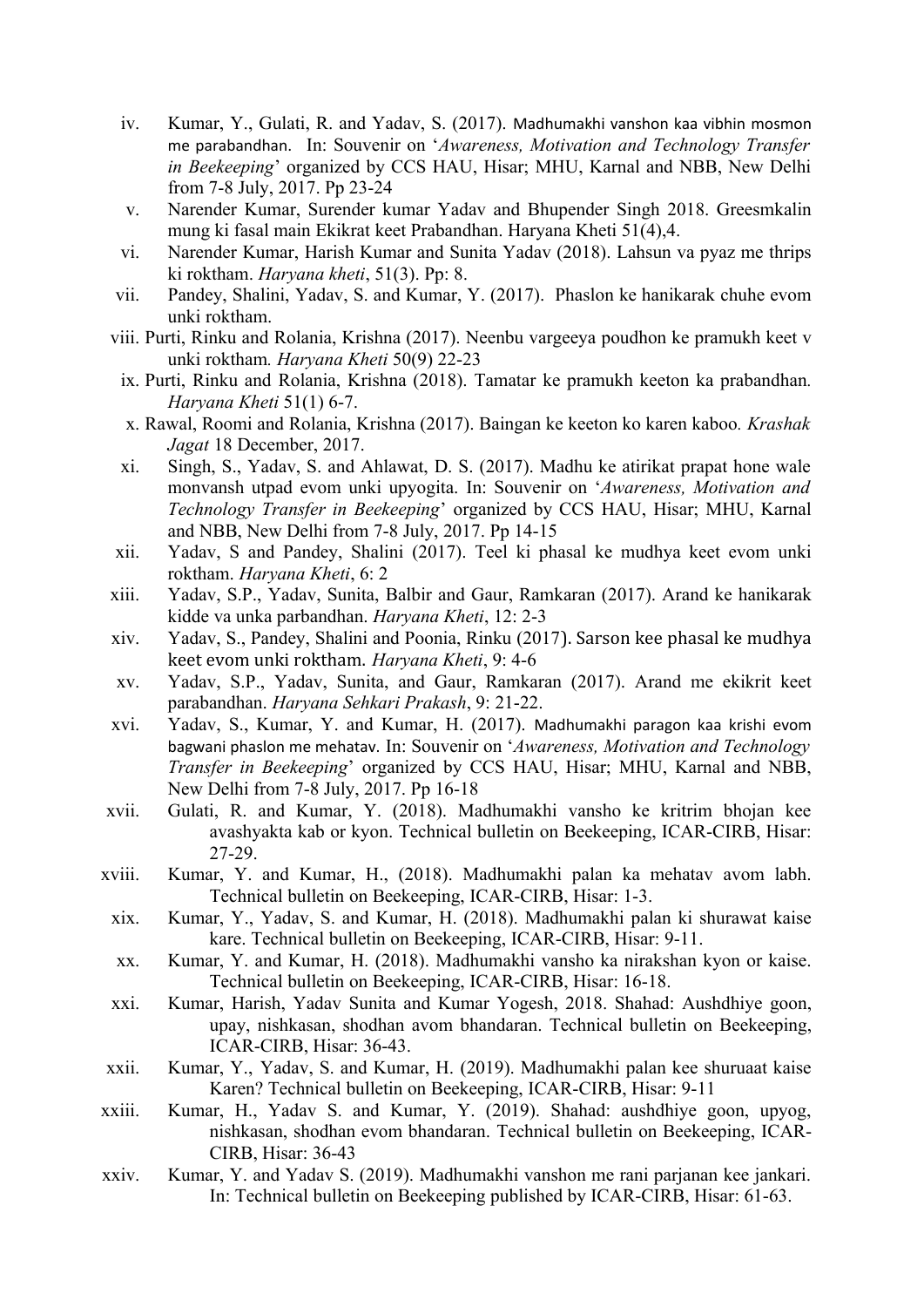- xxv. Kumar, Ashwani, Saharan, H.S., Godara, A., Raj, Hans, Verma, Tarun, Malik, D.P., Hooda, V.S., Sarita and Singh, Sube. (2019). *May Maah Ke Krishi Karya,* **52**(4): 13-17.
- xxvi. Kumar Harish and Yadav S.S. (2018). Madhumakhi vanshon ka keetnashkon se bachao. Technical bulletin on Beekeeping, ICAR-CIRB, Hisar: 52-53.
- xxvii. Kumar Yogesh and Yadav Sunita, 2018. Madhumakhi vanshon me raani parajnan kee jankari. Technical bulletin on Beekeeping, ICAR-CIRB, Hisar: 61-63.
- xxviii. Mehra, S., Verma, Tarun and Yadav, H.S. (2018). *Moong fasal Ke Mukhye Keet Avam Bimariya: Roktham Ke Upay*. *Haryana Kheti,* July: 4.
- xxix. Rawal, R., Kumar, Y. and Kumar, A. (2018). Mungfali kee phasal me hanikarak keeton ke nuksan se bachao karke le bharpur paidawar. *Modern Kheti*, Nov.(11): 50.
- xxx. Rawal, R. and Verma, T. (2018). Bajra ki fasal ke mukhya keet avam parbandan. *Haryana Kheti,* July: 6-7.
- xxxi. Rawal, R. and Verma, T. (2018). Til ki fasal: Hanikarak keeto ki roktham : Bharpur paidawar. *Haryana Kheti,* August: 18,20.
- xxxii. Rawal, R., Verma, T. and Kumar, K. (2018). Tamator ki fasal me keeto ki roktham karke le adhik paidawar. *Modern Kheti,* August, 2018 : 40.
- xxxiii. Satpal, Kumari, P. and Sharma, B.L. (2019). Jawar ek adharsh chara phasal. *Haryana Kheti*, 52(5): 6-7.
- xxxiv. Sharma, B.L. Kamboj, B. R. and Rawal, R. (2018). Integrated Pest Management (IPM) in OKRA for Quality Fruit Production. *Haryana Kheti*, 51(4): 31-32
- xxxv. Sharma, B.L., Kamboj, B.R. and Singh, D. (2018). Badhte tapmaan me Karen bengan ki mite ka niyantaran. *Haryana Kheti,* 51(7). 6.
- xxxvi. Sharma, B.L. Kamboj B.R. and Kumar, A. (2018). Biological Management of *Parthenium hysterophorus* (Congress Grass). *Haryana Kheti,* 51(8) : 29 & 32
- xxxvii. Sharma, B.L. Taya, R.V., Goyal, N.K. and Kamboj, B.R. (2018). Ganne Me Kali Kidi and Chhoti Bedhak Keedo ka Uchhit Prabandhan. *Krishi Samvad* : 20-21.
- xxxviii. Sharma, B.L., Rawal, S., Singh, D. and Kumar, N. (2018). Badlate Mausam Me Zero Budget Kheti ke Fayede . *Kheti Duniya,* July: 11
- xxxix. Sharma, B.L. and Kumar, N. (2019). Safe and Judicious use of Pesticides. *Haryana Kheti*, 52 (1): 28-29.
	- xl. Tiwari, S., Narender, K. and Yadav, S. (2019). Mitar kiton kaa kheti mein mehatav. *Haryana Kheti*, 52 (2): 11.
	- xli. Yadav, S.S., Yadav, S. and Rathee M. (2019). Amrood ke parmukh keet evom unka samnvit parbandhan. *Haryana Kheti*, 3: 7-8.
	- xlii. Yadav, S.P., Singh, B., Yadav, S. and Satyajeet (2019). Uchit samaya par hee Karen phaslon me keet niyantaran. *Sahkari Parkash,*50(2): 22-24.
	- xliii. Yadav, S., Verma, T. and Dalal, P. (2019). Pashchatya Madhumakhi ka jivan chakar evom parivarik sangathan. Technical bulletin on Beekeeping, ICAR-CIRB, Hisar:6-8
	- xliv. Yadav, S., Dalal, P. and Rathee, M. (2019). Monpalan ke liye avashyak samagri. Technical bulletin on Beekeeping, ICAR-CIRB, Hisar:12-15
	- xlv. Yadav, S., Dalal, P. and Rathee, M. (2019). Madhumakhi parivaron me vakchhut evom gharchhut ki samasya tatha niyantaran. Technical bulletin on Beekeeping, ICAR-CIRB, Hisar: 33-35
	- xlvi. Yadav, S. and Kumar, A. (2019). Madhumakhi paragon ka krishi evom bagwani phaslon me mahatav. Technical bulletin on Beekeeping published by ICAR-CIRB, Hisar: 49-51
	- xlvii. Yadav, S. (2019). Madhumakhiyon ka parmukh shatru evom rogon se bachav. Technical bulletin on Beekeeping published by ICAR-CIRB, Hisar: 54-60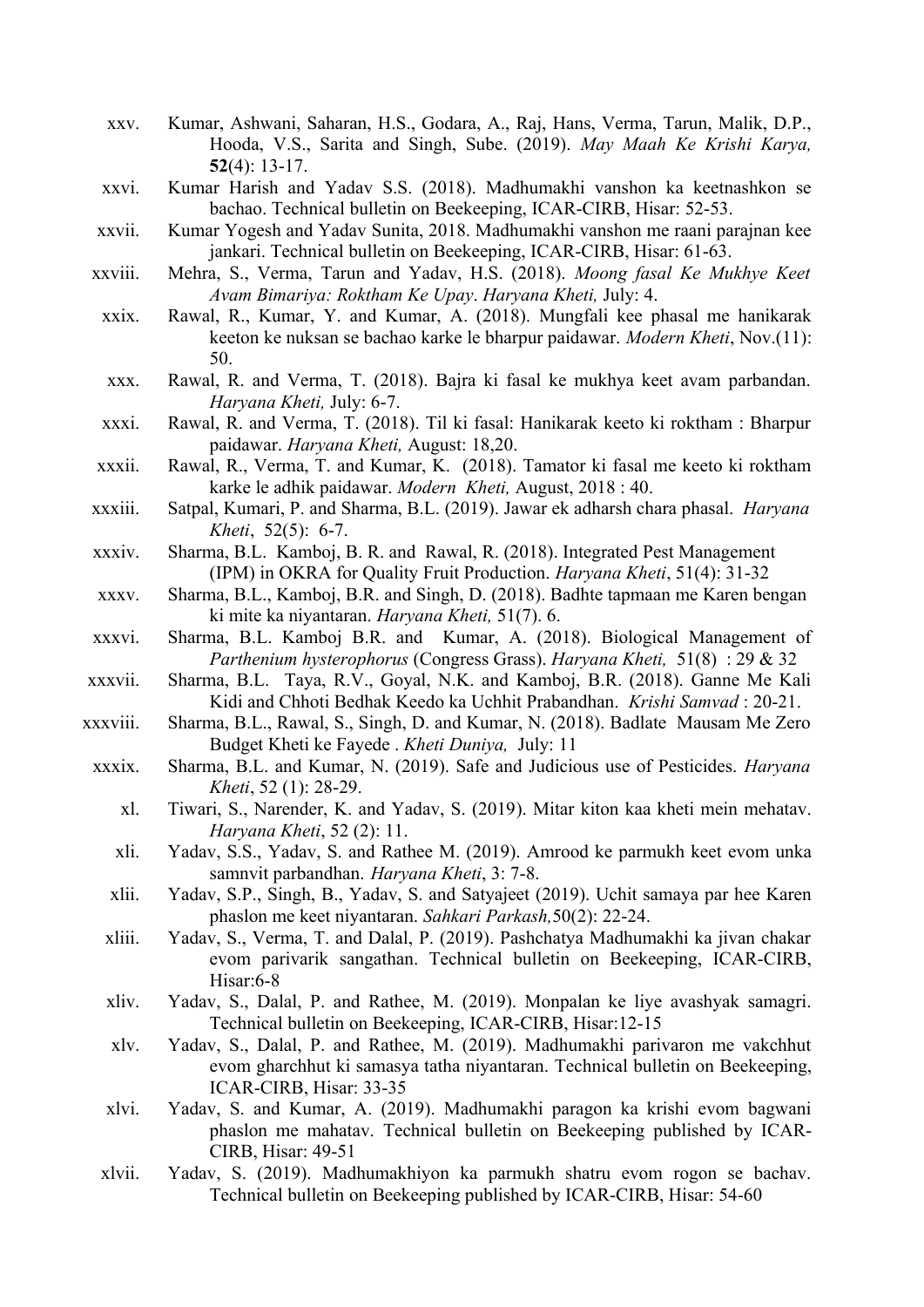- xlviii. Yadav S. (2019). Monvansh kea nay utpad, upyogita evom oshdhiya gun. Technical bulletin on Beekeeping, ICAR-CIRB, Hisar: 44-48
- xlix. Yadav S. and Kumar A. (2019). Madhumakhi Palan Ki Vibhin Prakriyaen. Technical bulletin on Beekeeping, ICAR-CIRB, Hisar: 23-26

Technical bulletin:

- 1. Yadav, S. (2019). Monpalan: Rojgaar, Gramin Vikas evom Phaslon ki paidawar tatha gunwata badhane hetu uchit vayawsaye. Published by ICAR-Central Institute for Research on Buffaloes under FARMER FIRST PROGRAMME on Diversified Farming through Livestock and Agriculture. Pp: 66
- 2. Ghanghas, B.S., Baloda, S. and Yadav, S. (2019). Haryana ke kisano ke liye vardan: Anar ki adhunik kheti. Published by ICAR-Central Institute for Research on Buffaloes under FARMER FIRST PROGRAMME on Diversified Farming through Livestock and Agriculture. Pp: 34
- 3 Jakhar, D., Kumar, S., Sharma, B.L., Kumar, D. and Ompraksh. (2019). Rabi and Kharif Faslo me Mashik Krishi Kriyaye. Krishi Vigyan Kendera Sirsa.
- 4 Jakhar, D., Kumar, D., Kumar, S., Sharma, B.L. and Ompraksh. (2019). Rabi Faslo ki unnat Kheti. Krishi Vigyan Kendera Sirsa.

### *Financial Statement*

| Sr. No. | <b>Head of Expenditure</b>         | 2017-18      | 2018-19 | 2019-20  |
|---------|------------------------------------|--------------|---------|----------|
| 1.      | T.A.                               | 0            |         |          |
| 2.      | O.E. (R)                           | 108232       | 107719  | 70000    |
| 3.      | <b>POL</b>                         | 18784        | 23825   | $\theta$ |
| 4.      | M&S                                | 239905       | 146962  | 195521   |
| 5.      | <b>M&amp;E</b> (Books)             | $\mathbf{0}$ | 35000   | $\Omega$ |
| 6.      | OC                                 | 656500       | 656500  | 656000   |
|         | i) Boarding $&$ lodging            |              |         |          |
|         | ii) TA $&$ DA to participants      |              |         |          |
|         | iii) Office supply/ Manual         |              |         |          |
|         | iv) Honorarium to Secretarial,     |              |         |          |
|         | Clerical, Tech., Labs., Class - IV |              |         |          |
|         | staff                              |              |         |          |
|         | v) Honorarium to Director, other   |              |         |          |
|         | academic staff                     |              |         |          |
|         | TA & Hon. To guest speakers        |              |         |          |
|         | Misc.& Contingency                 |              |         |          |
|         | <b>Total</b>                       | 1023421      | 970006  | 921521   |

*Expenditure under CAFT*